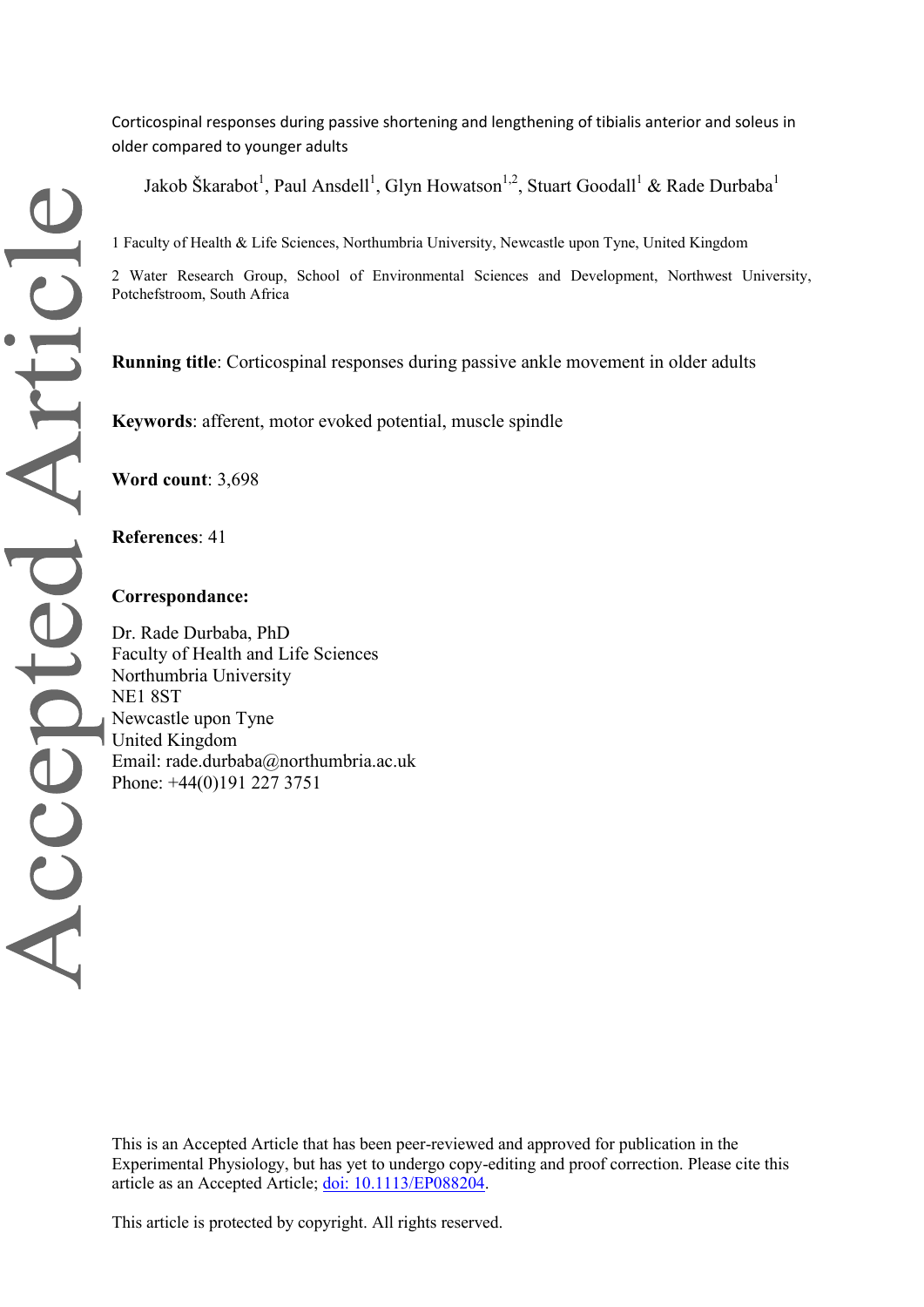Muscle spindle afferent feedback is dependent on changes in muscle length, which can, in turn, modulate corticospinal excitability. Aging is accompanied by several alterations in the nervous system influencing the transmission and integration of sensory information. Thus, this study aimed to assess whether there are age-related differences in corticospinal responses whilst passively changing muscle length.

# **What is the main finding and its importance?**

In contrast to young, older adults exhibited no modulation of corticospinal excitability in tibialis anterior during passive ankle movement. These data show impaired sensorimotor response in older adults during length changes of tibialis anterior, thus contributing to our understanding of age-related changes in sensorimotor control.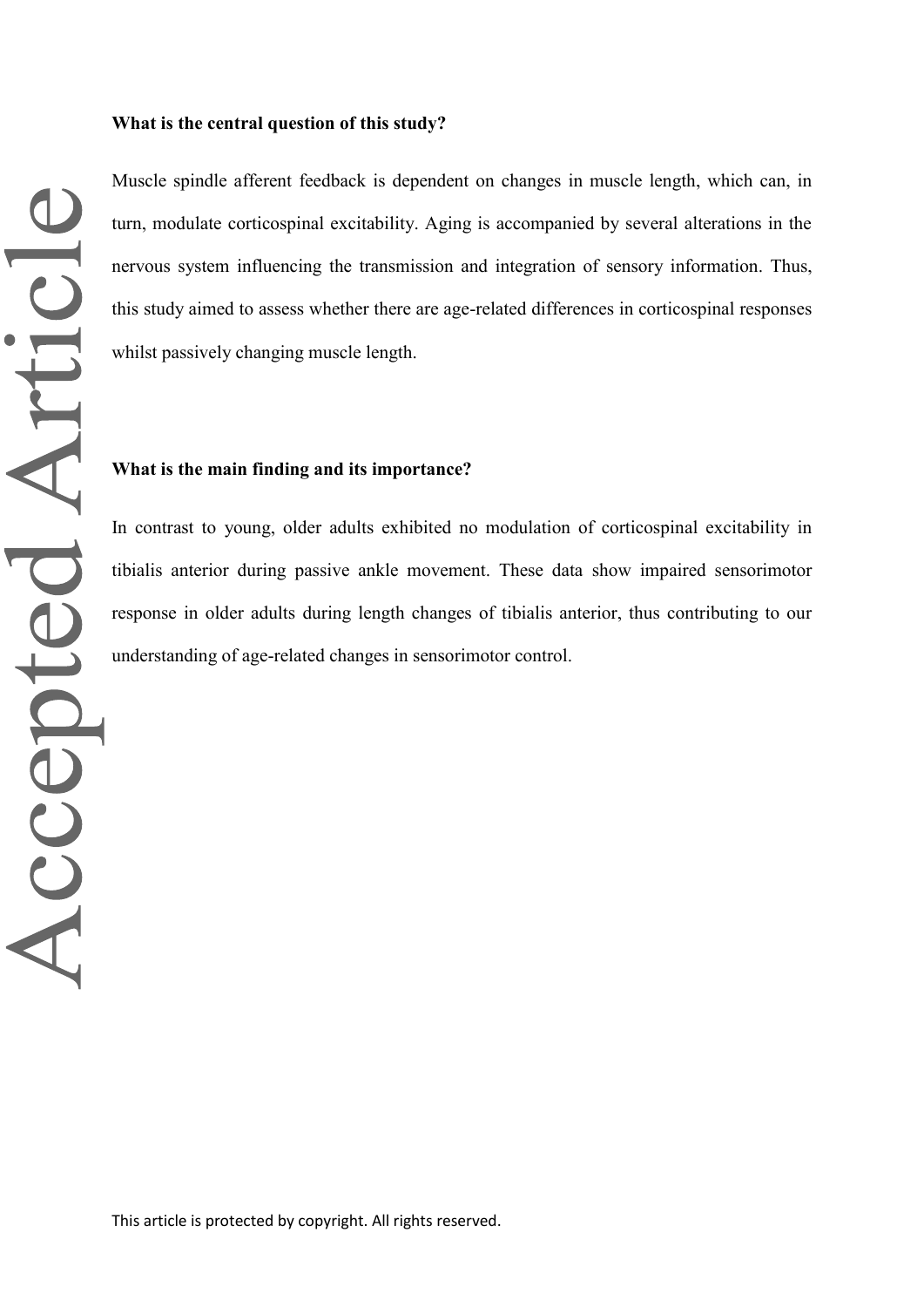Accepted Article

Corticospinal responses have been shown to increase and decrease with passive muscle shortening and lengthening, respectively, as a result of changes in muscle spindle afferent feedback. The aging sensory system is accompanied by a number of alterations that might influence the processing and integration of sensory information. Consequently, corticospinal excitability might be differently modulated whilst changing muscle length. In 10 older adults (66 $\pm$ 4 years), corticospinal responses (MEP/M<sub>max</sub>) were evoked during a static position, passive shortening, and lengthening of soleus (SOL) and tibialis anterior (TA), and these data were compared to the re-analysed data pool of 18 younger adults (25±4 years; Škarabot et al. 2019, Exp Brain Res 237:2239-2254). Resting motor threshold was greater in SOL compared to TA ( $p<0.001$ ), but did not differ between young and older ( $p=0.405$ ). No differences were observed in MEP/Mmax between the static position, passive shortening or lengthening in SOL (young: all 0.02±0.01; older: 0.05±0.04, 0.03±0.02 and 0.04±0.01, respectively; p=0.298), and responses were not dependent on age (p=0.090). Conversely, corticospinal responses in TA were differently modulated between the age groups ( $p=0.002$ ), with greater MEP/ $M_{\text{max}}$ during passive shortening  $(0.22 \pm 0.12)$  compared to passive lengthening  $(0.13 \pm 0.10)$  and static position (0.10 $\pm$ 0.05) in young (p<0.001), but unchanged in older adults (0.19 $\pm$ 0.11, 0.22 $\pm$ 0.11 and 0.18 $\pm$ 0.07, respectively; p $\geq$ 0.867). The present experiment shows that lengthdependent changes in corticospinal excitability in TA of the young are not evident in older adults. This suggests impaired sensorimotor response during muscle length changes in older age that might only be present in ankle flexors, but not extensors.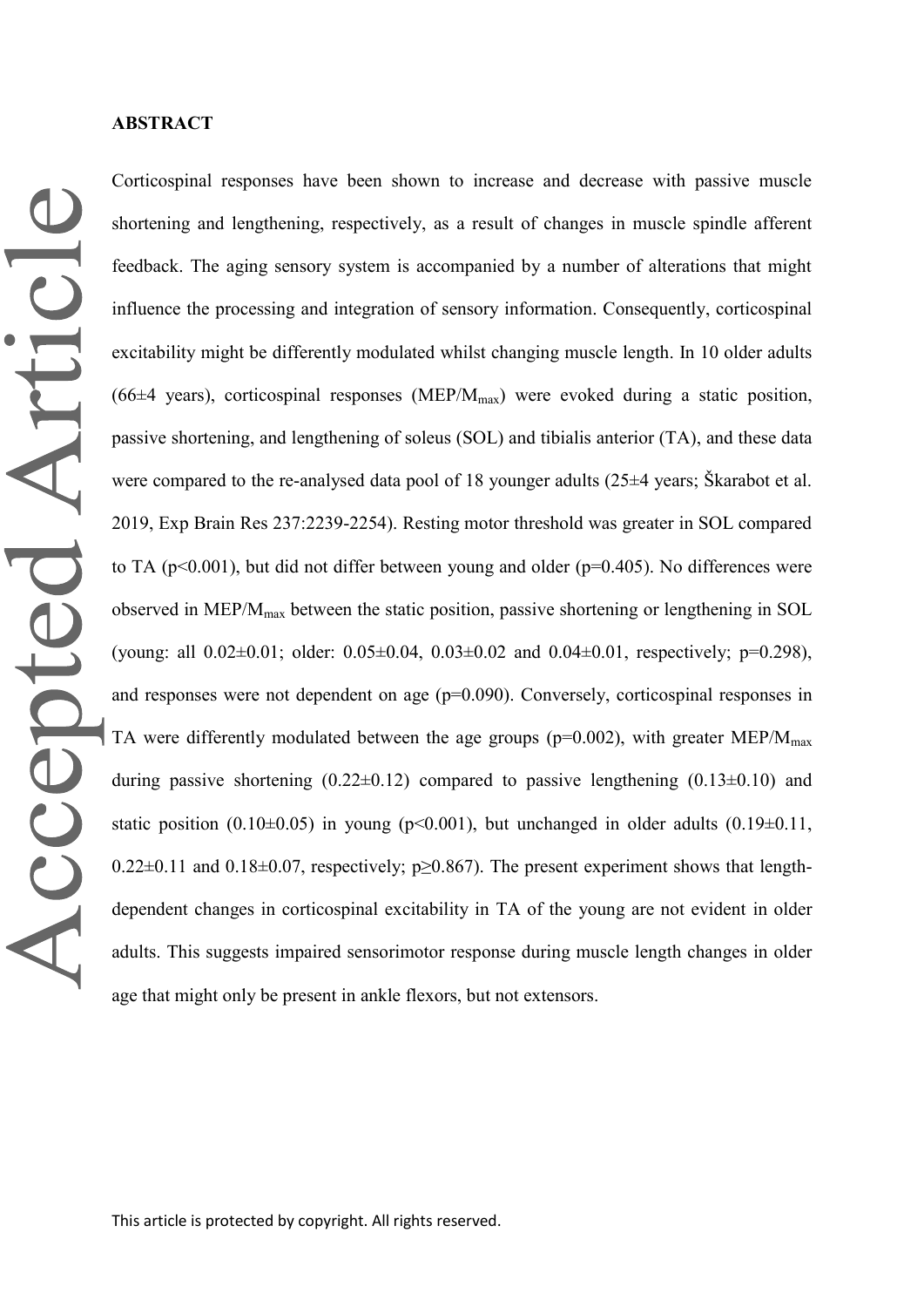The firing of muscle spindle afferents increases proportionally to the magnitude of the muscle stretch, but remains low during muscle shortening (Matthews, 2011). This behaviour influences corticospinal responses; in both upper and lower limb musculature, it has been shown that passive shortening and lengthening are accompanied by increased and decreased corticospinal excitability, respectively (Lewis, Byblow, & Carson, 2001; Lewis & Byblow, 2002; Škarabot, Ansdell, Brownstein, Hicks, et al., 2019a). However, the magnitude of change in corticospinal excitability with passive movement might still depend on the muscle investigated (Chye, Nosaka, Murray, Edwards, & Thickbroom, 2010; Škarabot, Ansdell, Brownstein, Hicks, et al., 2019a), with no modulation having been shown for soleus (SOL) in contrast to tibialis anterior (TA; Škarabot, Ansdell, Brownstein, Hicks, et al., 2019a). Our recent work showed that passive ankle movement does not influence intracortical inhibitory or facilitatory neurons, or subcortical excitability, thus suggesting that modulation of corticospinal excitability with passive muscle length changes is mediated by the cortical neurons (Škarabot, Ansdell, Brownstein, Hicks, et al., 2019a). Based on primate data, information regarding changes in muscle length is integrated directly into the primary motor cortex via group II afferents, or indirectly into the sensorimotor cortex via Ia afferents mediated by inhibitory interneurons (Hore, Preston, & Cheney, 1976).

Healthy aging is characterised by alterations in both the motor pathway of the central nervous system (CNS) and proprioception, which can have significant implications for postural control (Henry & Baudry, 2019). Some evidence suggests that aging affects sensory compared to motor axons to a greater extent, as evidenced by prolonged latency of the Hreflex (Scaglioni, Narici, Maffiuletti, Pensini, & Martin, 2003). This change is possibly mediated by the age-related changes in conduction velocity (Boxer, Morales, & Chase, 1988;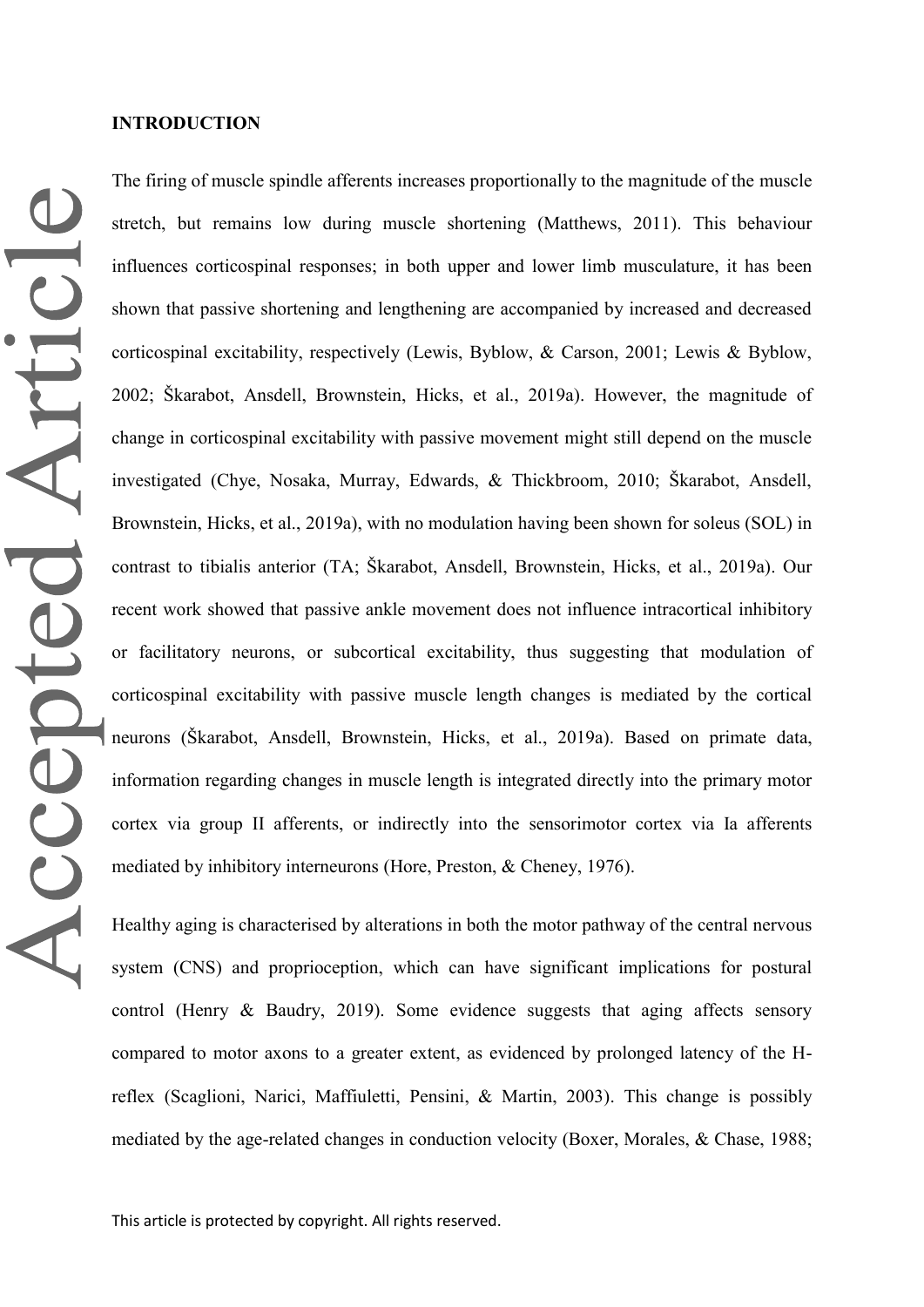Kim, Suzuki, & Kanda, 2007) and smaller axon diameters (Kim et al., 2007). In addition to that, cadaver studies have shown morphological changes in muscle spindles, with older adults exhibiting increased capsular thickness (Swash & Fox, 1972), a decrease in the number of intrafusal fibres (Swash & Fox, 1972) and diameter of muscle spindles (Kararizou, Manta, Kalfakis, & Vassilopoulos, 2005). Sensitivity of muscle spindles is also decreased with age in animals, with evidence pointing to a selective decrease in dynamic, rather than static sensitivity (Kim et al., 2007), however human data is lacking. Lastly, integration of the sensory signal in the CNS is also altered with age, both at the spinal level, as evidenced by reductions in complexity of interneuronal network (Terao et al., 1996), as well as at the level of the cerebral cortex (Brown, Neva, Feldman, Staines, & Boyd, 2018; Degardin et al., 2011). Given the number of aforementioned changes in the CNS with age, it is plausible that the modulation of corticospinal responses by variations in muscle spindle sensory input is attenuated, but this remains to be investigated.

Accordingly, the aim of the present experiment was to investigate corticospinal excitability in TA and SOL during passive ankle movement in older individuals. These muscles were chosen due to their integral role in locomotion (TA; Byrne, O'Keeffe, Donnelly, & Lyons, 2007) and postural stability (SOL; Capaday, Lavoie, Barbeau, Schneider, & Bonnard, 1999). The experimental setup was replicated from recent work in our laboratory investigating a similar research question in younger adults (Škarabot, Ansdell, Brownstein, Hicks, et al., 2019a). To allow for a direct comparison between young and older adults and importantly characterise any age-related alterations in function, previously published data from young individuals were pooled, and re-analysed (Škarabot, Ansdell, Brownstein, Hicks, et al., 2019a).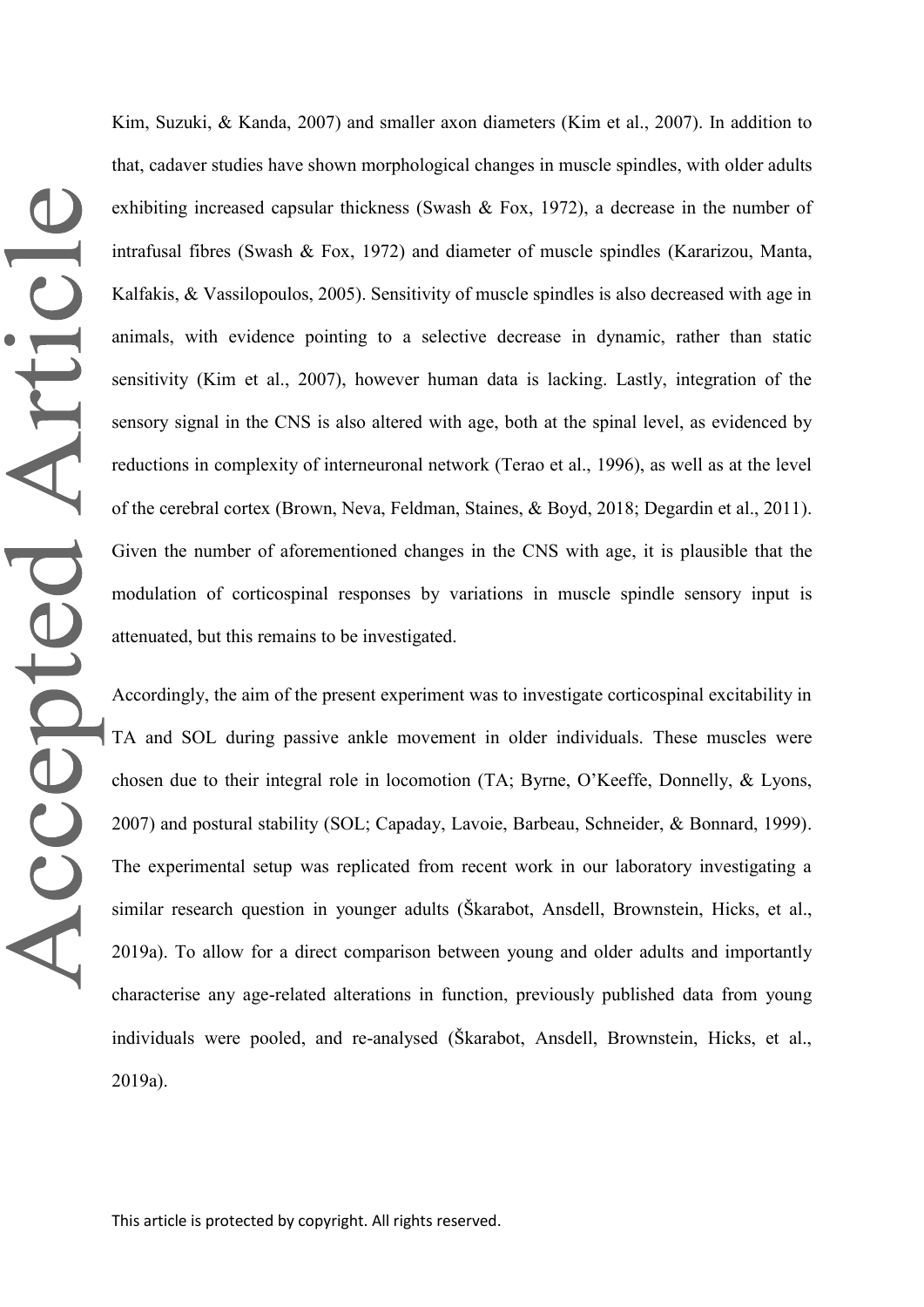## **Ethical approval**

The procedures of this study were approved by Northumbria University Faculty of Health & Life Sciences Ethics Committee (BMS57UNNJSRD2016) in accordance with Declaration of Helsinki with the exception of registration in a database.

#### **Participants**

Ten older adults (66  $\pm$  4 years, range 61-73 years, 177  $\pm$  14 cm, 75.5  $\pm$  12.7 kg; 2 females) participated in the study and their data was compared to that of 18 younger adults from Škarabot *et al.* (2019*a*; 25  $\pm$  4 years, range 20-32 years, 176  $\pm$  8 cm, 81.2  $\pm$  16.8 kg; 8 females). The groups did not differ in stature ( $p = 0.820$ ) and body mass ( $p = 0.357$ ). Participants were considered older if they were over 60 years of age (Hunter, Pereira, & Keenan, 2016). All participants were free from neurological conditions or musculoskeletal injury, were not taking any medications known to affect the nervous system and had no reported contraindications to transcranial magnetic stimulations (TMS). Premenopausal females were tested in the early follicular phase of the menstrual cycle where both oestrogen and progesterone concentrations are likely to be low, or whilst taking oral contraceptives, in order to minimise the potential influence of female sex hormones on TMS-evoked responses (Ansdell et al., 2019). Written informed consent was obtained from participants prior to the start of the study.

### **Experimental design**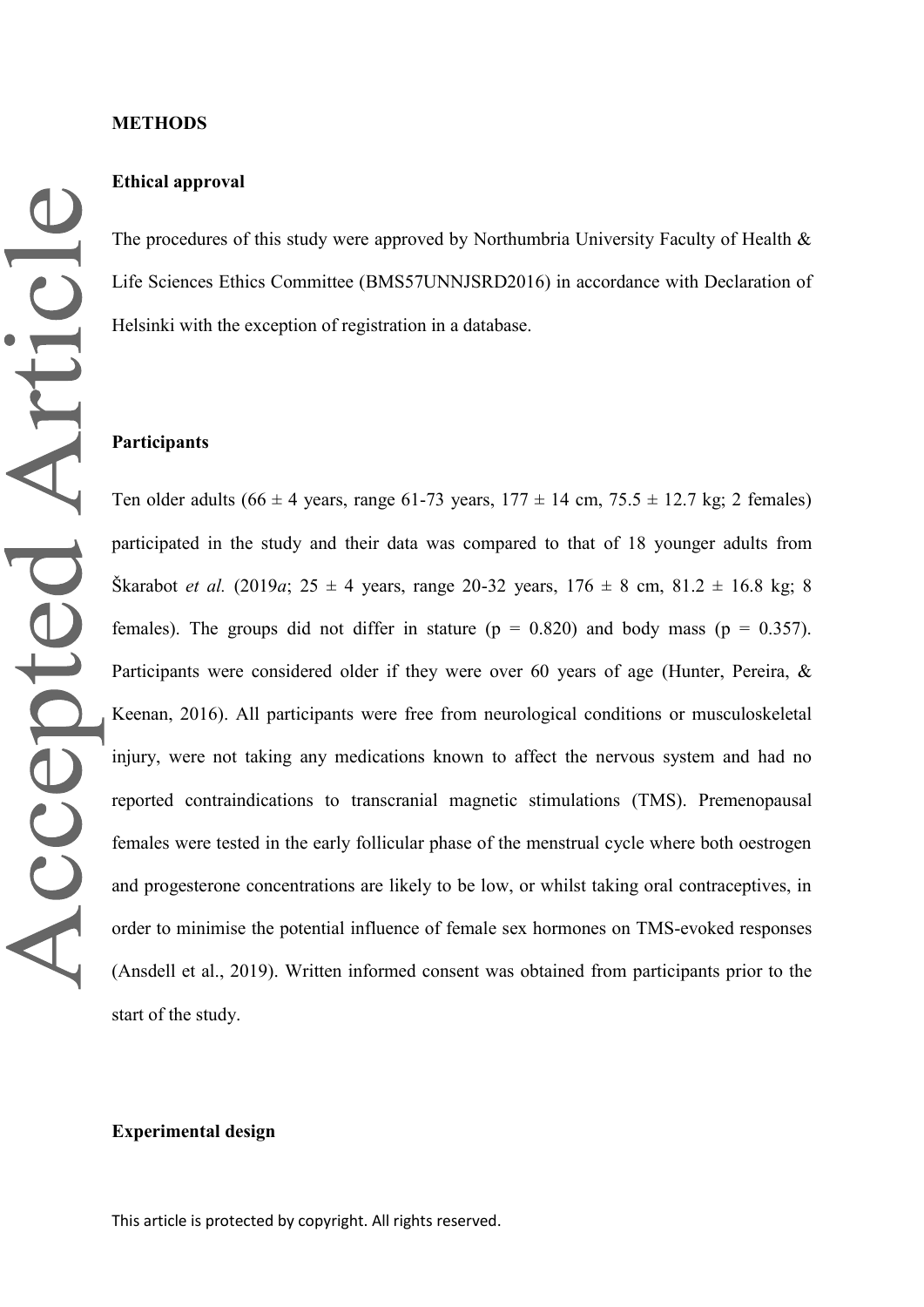Prior to the experiment, older participants attended a familiarisation session for habituation with stimulation procedures. In the experimental visit, single-pulse TMS was delivered over the primary motor cortex to evoke motor evoked potentials (MEPs) during a static position, passive shortening and passive lengthening of SOL and TA. The order of conditions was randomised. The data obtained in older adults was then compared to responses in younger individuals. To that end, data from a previous study (Škarabot, Ansdell, Brownstein, Hicks, et al., 2019a) were pooled from each participant's initial visit involving responses to singlepulse TMS during the same protocol of passive ankle movement.

#### **Procedures**

### *Experimental setup*

Participants sat on an isokinetic dynamometer (Biodex System 4 Pro, New York, USA) with hip and knee at 60 and 90° flexion, respectively. The foot of the dominant leg, as determined by the lateral preference inventory (Coren, 1993), was placed onto a metal foot plate attached to the lever arm of the motor of the device, and strapped with Velcro. The dynamometer was programmed to move the foot plate throughout a 20° range-of-motion, between 10° plantarand 10° dorsiflexion (anatomical zero being defined as the ankle joint at 90°), at  $5^{\circ} \cdot s^{-1}$ . The movement velocity employed in the present experiment was chosen to ensure greater ability of relaxation and to avoid reflexive muscle activity related to passive movement (Pinniger, Nordlund, Steele, & Cresswell, 2001) and has been shown to result in linear changes in fascicle length of SOL and TA (~0.65 mm per degree of joint angle change; Škarabot, Ansdell, Brownstein, Hicks, et al., 2019a), a surrogate of muscle spindle afferent feedback (Day, Bent, Birznieks, Macefield, & Cresswell, 2017). Electrical stimulation or TMS was delivered at anatomical zero (considered intermediate muscle length) during static position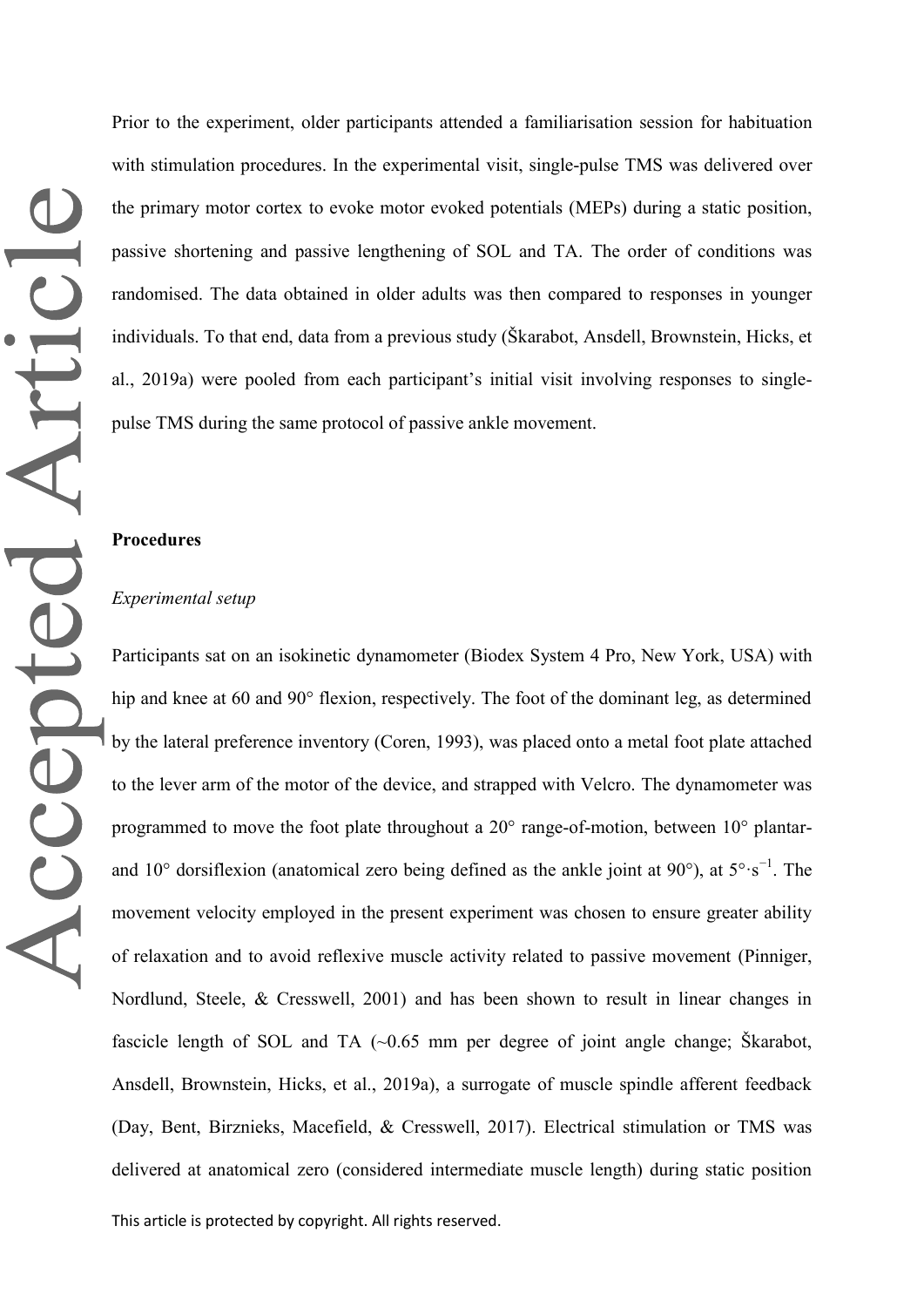and passive ankle movement (shortening and lengthening of TA and SOL) with the order of conditions randomised. Stimulations were only delivered at anatomical zero since previous research has shown no muscle length-dependency of the responses during passive ankle movement throughout the 20° range-of-motion (Škarabot, Ansdell, Brownstein, Hicks, et al., 2019a). To minimise the differences in thixotropy between conditions and groups, participants rested in the starting position for at least 10 s before passive motion began (Proske, Morgan, & Gregory, 1993), with at least 15 s of rest given before each motion.

### *Electromyography*

Bipolar surface electrodes (8 mm diameter, 20 mm inter-electrode distance; Kendall 1041PTS, Tyco Healthcare Group, USA) were used to record electromyographic (EMG) activity of SOL and TA. The electrodes were placed over the belly of SOL and TA according to SENIAM recommendations (Hermens, Freriks, Disselhorst-Klug, & Rau, 2000), with the ground electrode placed over the medial malleolus. Prior to placement of electrodes, the recording site was shaved, abraded with preparation gel and wiped clean with an alcohol swab to ensure appropriate impedance ( $\leq 2 \text{ k}\Omega$ ). To ensure participants were relaxed during passive ankle movement, EMG activity was visually inspected during the experiment. If EMG activity was observed, the trial was discarded and repeated. The EMG signal was amplified  $(\times 1000)$ , band pass filtered (20-2000 Hz; Neurolog System, Digitimer Ltd, UK), digitised (5 kHz; CED 1401, CED, UK), acquired and analysed off line (Spike2, v8, CED, UK).

#### *Percutaneous nerve stimulation*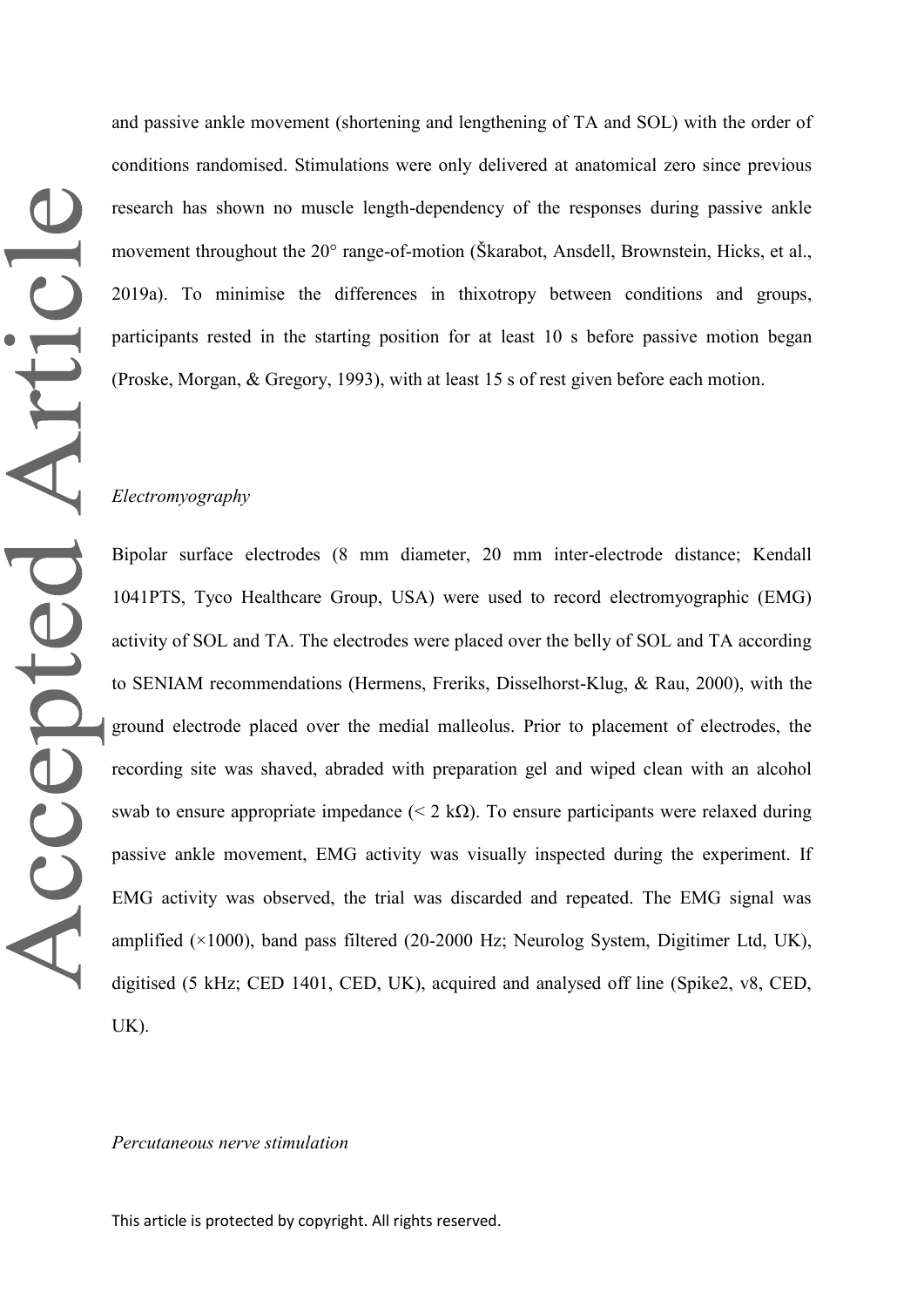To account for changes at the skin-electrode interface, maximal compound action potentials  $(M<sub>max</sub>)$  were elicited in SOL and TA via percutaneous nerve stimulation (1 ms pulse duration; Digitimer DS7AH, Hertfordshire, UK). Responses in SOL were evoked with the cathode (2.5 cm<sup>2</sup>; Nidd Valley Medical Ltd., Bordon, UK) placed over the tibial nerve in the popliteal fossa and the anode  $(5\times9 \text{ cm})$  positioned over the patella. To elicit responses in TA, a 40 mm cathode/anode arrangement (Digitimer, Hertfordshire, UK) was placed over the common peroneal nerve below the head of the fibula. M<sub>max</sub> was elicited separately for SOL and TA by gradually increasing the intensity of percutaneous stimulation until the EMG response plateaued, upon which the intensity was further increased by 30%. Since  $M_{\text{max}}$  is sensitive to changes in static positions (Gerilovsky, Tsvetinov, & Trenkova, 1989), but not shortening and lengthening when stimuli are delivered at the same joint angle (Pinniger et al., 2001), Mmax was elicited only at anatomical zero where MEPs were subsequently evoked. Three responses were elicited in each muscle and their average used as a representative  $M_{\text{max}}$  value.

# *Transcranial magnetic stimulation*

Single-pulse TMS was delivered using a Magstim  $200<sup>2</sup>$  magnetic stimulation (Magstim Co., Ltd., Whitland, UK). A concave double-coin coil was positioned over the leg area of the primary motor cortex contralateral to the target dominant leg and was oriented to induce posterior-to-anterior cortical current. The centre of the coil was placed 1 cm lateral and posterior to the vertex as per the reported optimal spot for activation of lower leg muscles (Devanne, Lavoie, & Capaday, 1997). After that, the coil was moved medio-laterally and posterior-anteriorly in small steps around the initial position until the spot consistently evoking the greatest MEP in the target muscle, i.e. SOL or TA, was identified (hotspot). Upon identification of the hotspot, the back of the coil was marked directly on the scalp to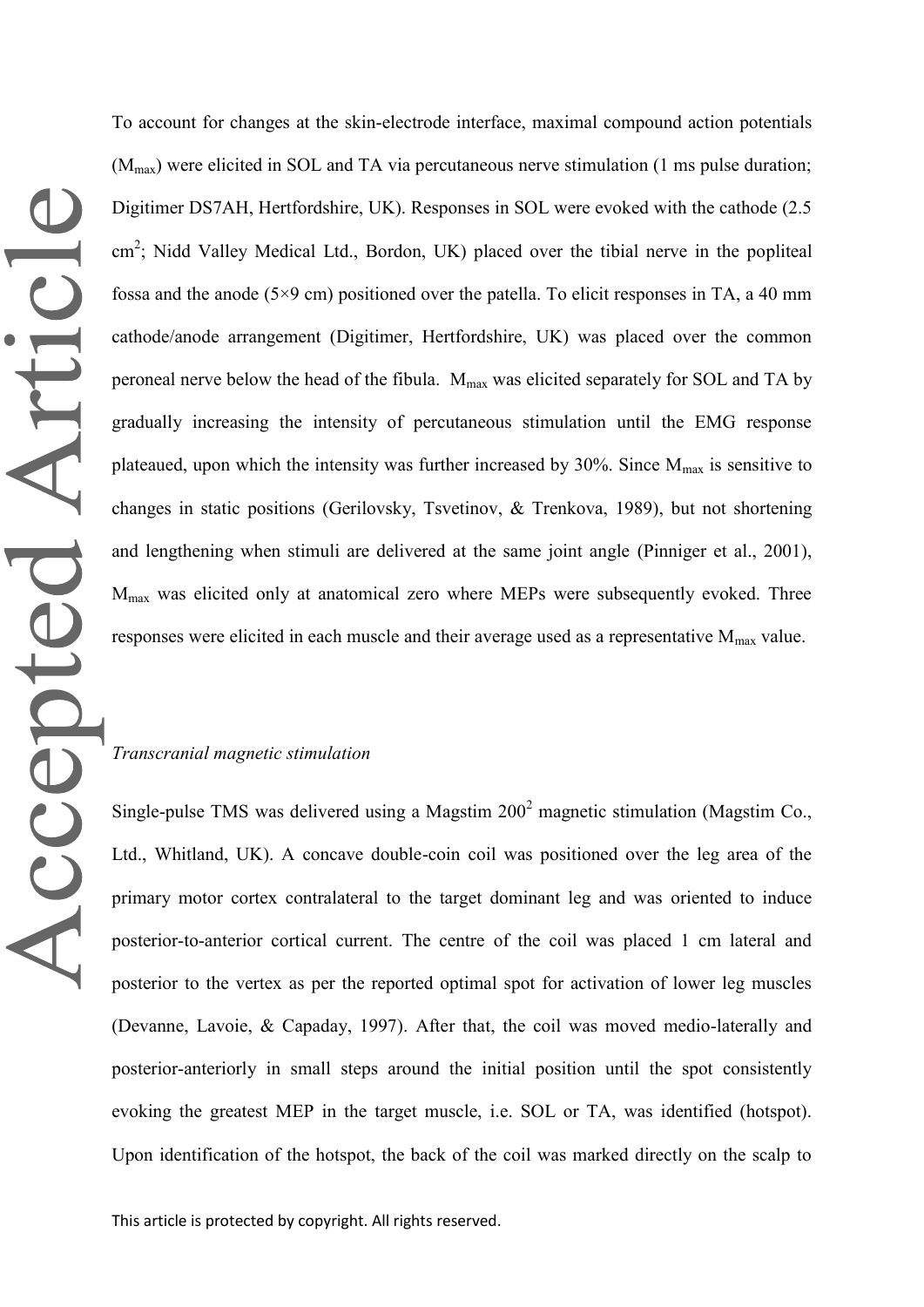ensure consistent placement throughout the trial. Resting motor threshold (rMT) was established with the ankle positioned at anatomical zero and determined as the intensity that elicited a MEP amplitude  $>50 \mu V$  in 3 out of 5 trials (Rossini et al., 1994). The hotspot and rMT were determined separately for SOL and TA. During the experimental trials, intensity of TMS was standardised to  $1.2 \times \text{rMT}$  in the static position, as this intensity corresponds with the ascending limb of the stimulus-response curve (Han, Kim, & Lim, 2001), making the responses susceptible to changes with passive ankle movement. A total of ten MEPs were elicited in each condition. This number of trials has previously been shown to result in excellent intra-session reliability in healthy populations (Lewis, Signal, & Taylor, 2014). The variability of responses (CV%) was comparable to published data in lower leg musculature at rest (e.g. Lewis et al., 2014; Škarabot, Ansdell, Brownstein, Thomas, et al., 2019), for both older (SOL:  $26 \pm 10$ ,  $27 \pm 10$  and  $32 \pm 16\%$ ; TA:  $36 \pm 18$ ,  $42 \pm 21$  and  $31 \pm 19\%$  during static position, passive shortening and lengthening, respectively) and younger individuals (SOL: 32  $\pm$  12, 37  $\pm$  14 and 30  $\pm$  10%; TA: 39  $\pm$  15, 35  $\pm$  17 and 41  $\pm$  15% during static position, passive shortening and lengthening, respectively).

# **Data analysis**

Pre-stimulus EMG activity was quantified as root-mean-square in the 100 ms epoch prior to stimulus artefact. If  $RMS<sub>EMG</sub>$  was >2 standard deviations (SD) compared to mean baseline values, the evoked response following it was discarded. This was the case for 10 out of 1680 trials across individuals (0.6% of total number of trials). Peak-to-peak amplitudes of MEPs and Mmax were calculated. The average peak-to-peak amplitude of ten MEPs in each condition was expressed relative to representative  $M_{\text{max}}$  value (MEP/ $M_{\text{max}}$ ).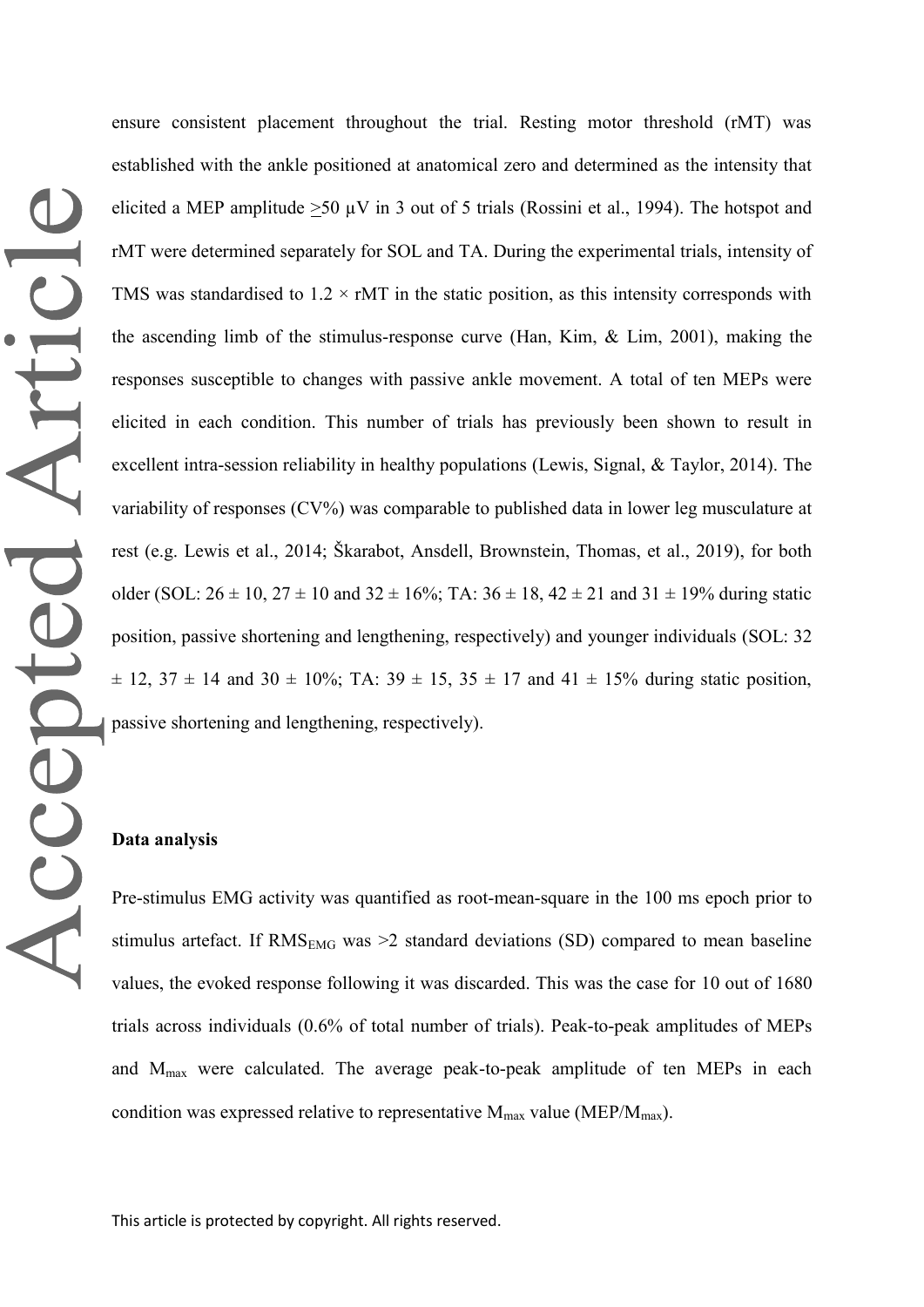Normality of data was assessed using Shapiro-Wilks test. In the case of non-normal distribution, transformations were performed using common logarithm. A paired-sample Ttest was used to assess differences in stimulus intensity at rMT between SOL and TA. Sphericity was assessed using Mauchly's test of sphericity. In the case of violation, a Greenhouse-Geisser correction was employed. A 2-way repeated measures ANOVA was used to assess differences in stimulus intensity at rMT between SOL and TA in young and older adults. Differences in normalised evoked responses between resting position and passive shortening and lengthening, between young and older adults were assess with a  $2 \times 3$ repeated measures ANOVA. To ensure robustness of the results, simple random sampling (without replacement) was additionally performed to generate 10 different samples of 10 young individuals for comparison with 10 older adults, thus making the sample size equitable. The first ten random samples that were generated were used for further analyses, which involved running 10 separate  $2 \times 3$  repeated measures ANOVAs. Significance was set at an alpha level of 0.05. All analyses were performed using SPSS (v20, SPSS Inc., Chicago, IL, USA). All data are presented as means  $\pm$  SD. Partial eta squared  $(\eta_p^2)$  was calculated to estimate effect sizes associated with ANOVA.

# **RESULTS**

The stimulus intensity at rMT was higher in SOL ( $54 \pm 10\%$  of stimulus output) compared to TA (49  $\pm$  9% of stimulus output; F<sub>1, 28</sub> = 16.9, p < 0.001), with no differences between young and older adults (F<sub>1, 28</sub> = 0.7, p = 0.405). RMS<sub>EMG</sub> did not differ among static position,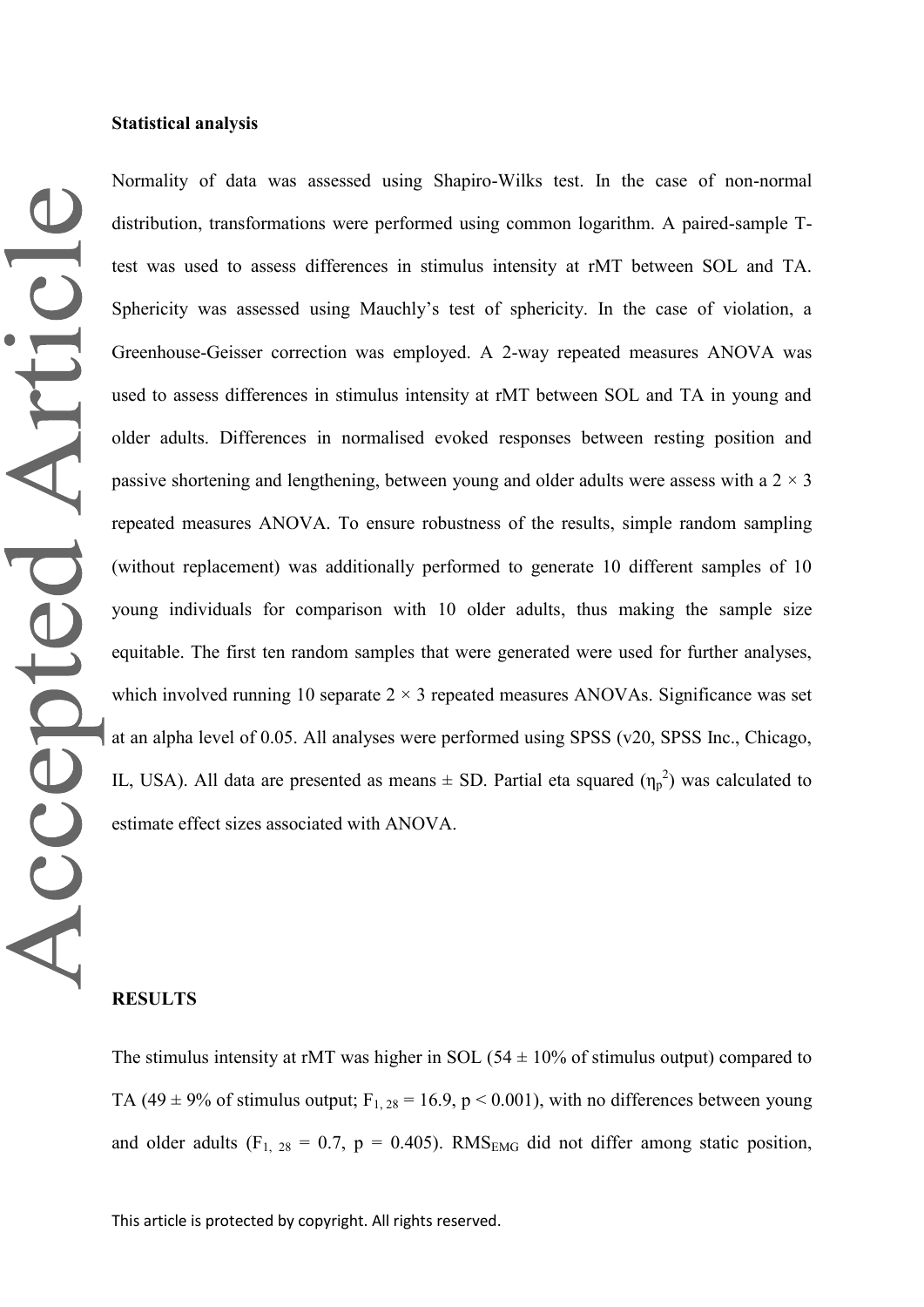passive shortening and lengthening in SOL (F<sub>1.0, 28.1</sub> = 0.7, p = 0.396,  $\eta_p^2$  = 0.09) and TA (F<sub>2,</sub>  $_{56}$  = 2.6, p = 0.088,  $\eta_p^2$  = 0.10), with no differences between young and older (p = 0.558; Table 1). Example responses are shown in Figure 1. The MEPs were modulated during passive ankle movement in TA in young individuals (Figure 1B), whereas the remaining traces do not show differences between conditions. Passive movement of the ankle did not influence corticospinal responses in SOL ( $F_{1,2, 33,1} = 1.7$ ,  $p = 0.298$ ,  $\eta_p^2 = 0.05$ ), and this was not different between the age groups (*movement*  $\times$  *age group interaction*: F<sub>1.2, 33.1</sub> = 2.9, p = 0.090,  $\eta_p^2 = 0.09$ ). Older individuals displayed larger responses in resting SOL compared to the young  $(F_1, 28 = 21.8, p < 0.001, \eta_p^2 = 0.45)$ . Corticospinal responses with passive movement in TA differed between the groups (*movement*  $\times$  *age group interaction*: F<sub>2, 56</sub> = 6.9,  $p = 0.002$ ,  $\eta_p^2 = 0.18$ ), such that MEP/M<sub>max</sub> was greater during passive shortening compared to passive lengthening ( $p < 0.001$ ) and static position ( $p < 0.001$ ) in the young (Figure 1F), whereas responses were unchanged in older adults ( $p \ge 0.867$ ). The results were similar when 10 random samples of 10 young individuals were compared to 10 older adults (SOL interaction:  $F_{2,36} = 1.0 - 1.7$ ,  $p = 0.203 - 0.328$ ; TA interaction:  $F_{2,36} = 3.5 - 7.5$ ,  $p =$  $0.002 - 0.040$ .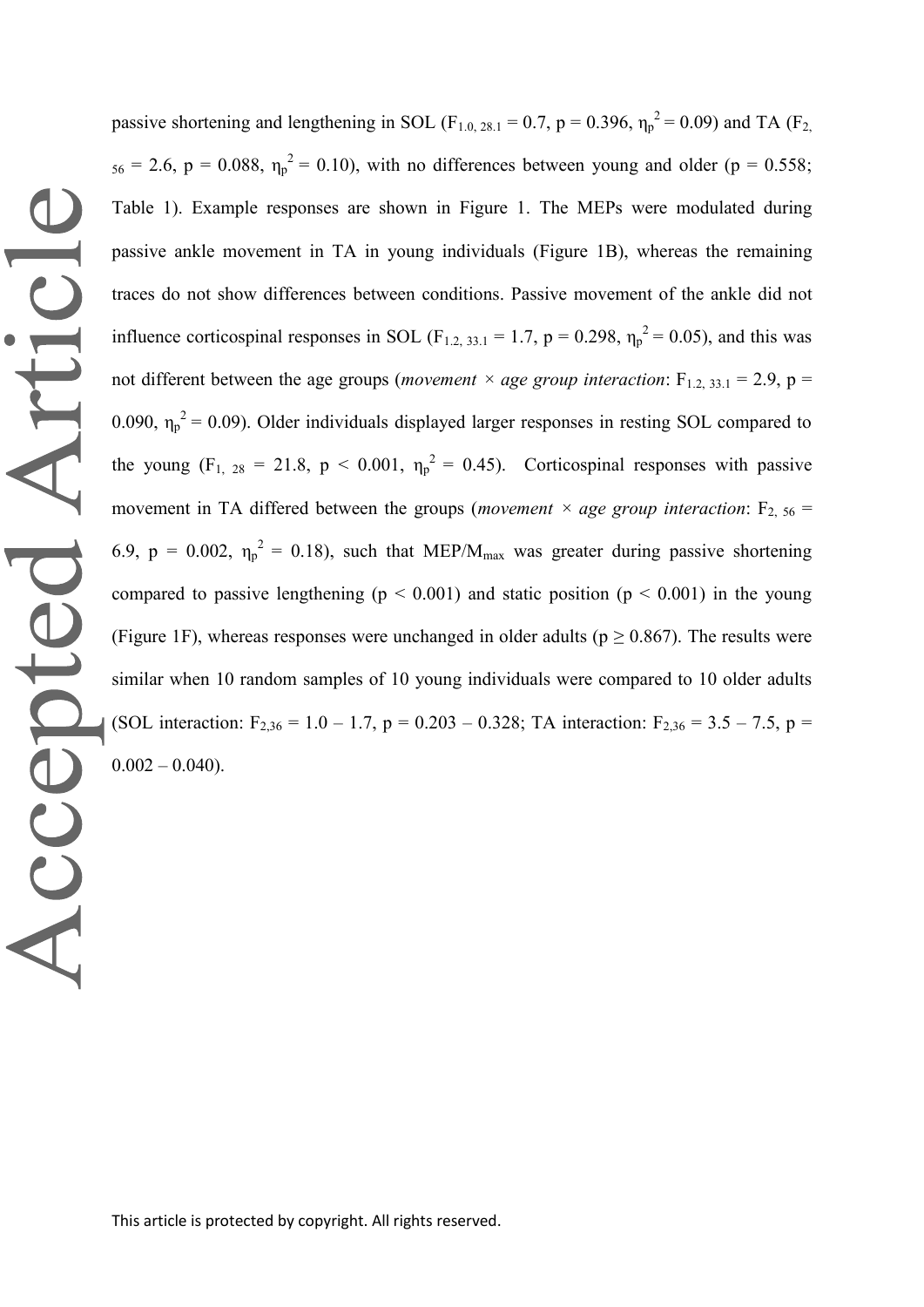The aim of the present study was to assess age-related differences in corticospinal excitability during passive ankle movement between young and older adults. The results showed no changes in corticospinal excitability during passive shortening and lengthening of both SOL and TA in older adults, whereas young individuals exhibited modulation in TA. As such, the present data suggest that aging is accompanied by alterations in processing and/or transmission of sensory information related to muscle length changes, or cortical and spinal integration of such information.

In younger individuals, passive ankle movement modulated corticospinal excitability in TA (Škarabot, Ansdell, Brownstein, Hicks, et al., 2019a), in agreement with previous reports in passive movement of upper limb joints (Lewis et al., 2001; Lewis & Byblow, 2002). We previously showed that corticospinal modulation during passive movement in TA in young individuals is not accompanied by changes in intracortical inhibition or facilitation, subcortical and spinal excitability, concluding it was mediated at the cortical level of the corticospinal tract (Škarabot, Ansdell, Brownstein, Hicks, et al., 2019a). Based on primate data, it was suggested that corticospinal modulation in response to changes in muscle length is mediated through inhibitory connections to area 4 of the cerebral cortex either directly by group II afferents or indirectly, via area 3a, by the group Ia afferents (Hore et al., 1976). Differences in corticospinal modulation between young and older adults during passive movement thus implies that the information transmission from group Ia and/or group II afferents, or cortical integration of that information, is impaired in older age.

Previous work indicated that cortical integration of cutaneous stimuli is impaired in older adults (Brown et al., 2018). However, when muscle spindles are activated through vibration, the corticospinal responses have been shown to be similar between young and older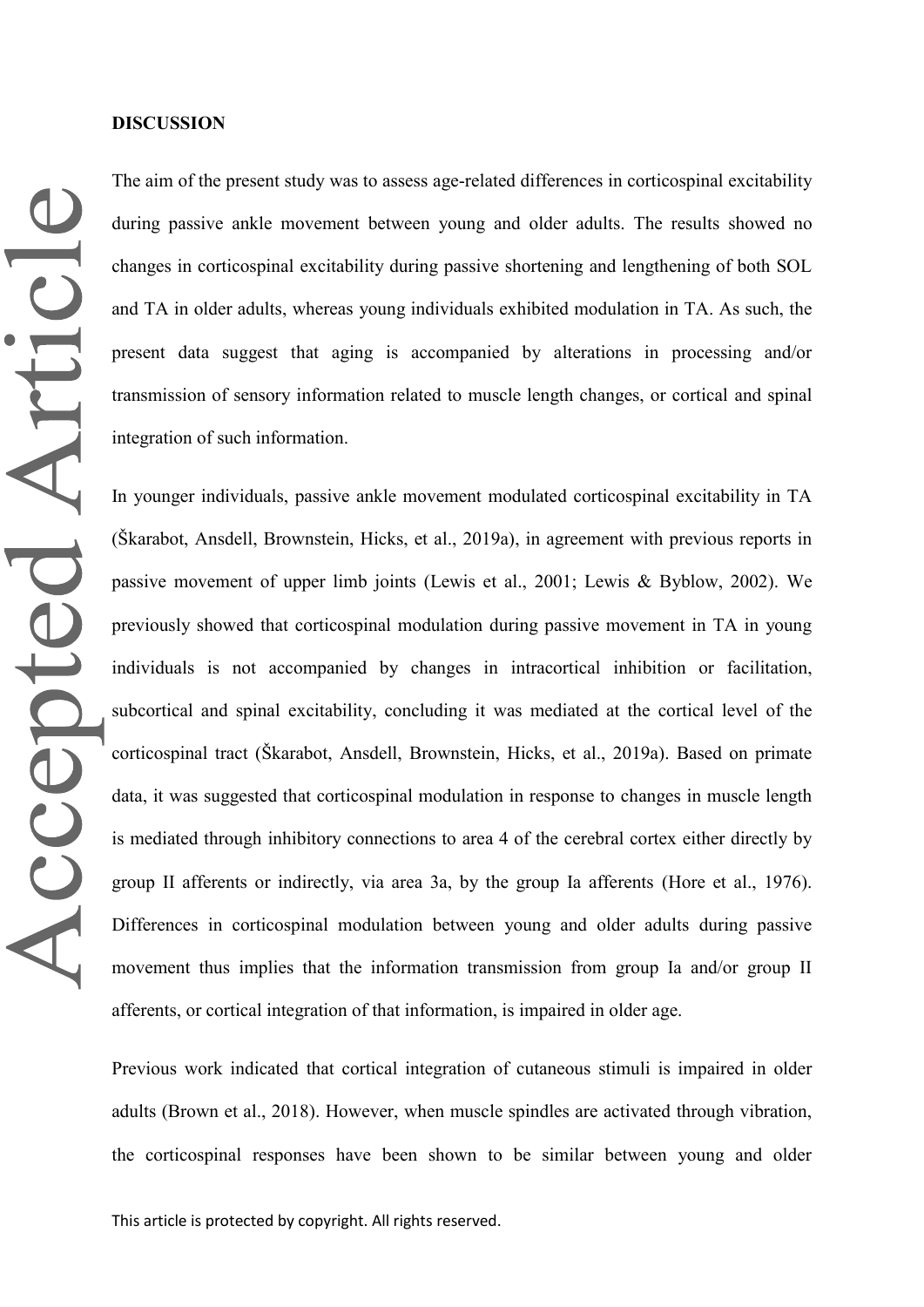individuals (Brown et al., 2018). The vibration stimulus is thought to preferentially activate Ia afferents (Bove, Nardone, & Schieppati, 2003), and as such vibration-based feedback is more likely to be integrated into area 3a of the cerebral cortex (Hore et al., 1976). Somewhat dichotomously, previous work in humans suggested greater loss of Ia afferents in older adults, based on observation of prolonged H-reflex latencies (Scaglioni et al., 2003). However, more recent work showed no alterations in peripheral sensory conduction times with older age (Škarabot, Ansdell, Brownstein, Hicks, et al., 2019b). Since peripheral sensory conduction time is based on a combination of H-reflex latency and F-wave-derived peripheral motor conduction time, it will be primarily dependent on transmission efficacy of Ia afferents, thus suggesting no age-related alterations in this afferent type. Conversely, aging mice exhibit a decrease in group II afferents, increased number of Ia afferents that fail to maintain their annulospiral structures, but a lower degeneration rate of group Ia compared to group II afferents (Vaughan, Stanley, & Valdez, 2017). The greater age-related degeneration rate of group II compared to Ia observed in mice, combined with human data not supporting alterations in Ia afferent transmission (Škarabot, Ansdell, Brownstein, Hicks, et al., 2019b) or cortical integration (Brown et al., 2018), suggest that the results of the present experiment might represent an age-related alteration of group II afferent feedback. This could occur through the loss of transmission efficacy of these fibres due to an age-related decrease in number (Vaughan et al., 2017), or the integration of information conveyed by this group of afferents into the area 4 of the cerebral cortex (Hore et al., 1976). However, direct measures are required to confirm this hypothesis. To gain insight into the responsiveness of muscle spindle afferents in older age, future studies could consider using microneurography to directly record the activity of different afferent fibres. Given muscle spindle receptors are considered the primary source of proprioceptive information (Henry & Baudry, 2019), and their involvement in triggering rapid postural responses to unexpected perturbations (Stapley,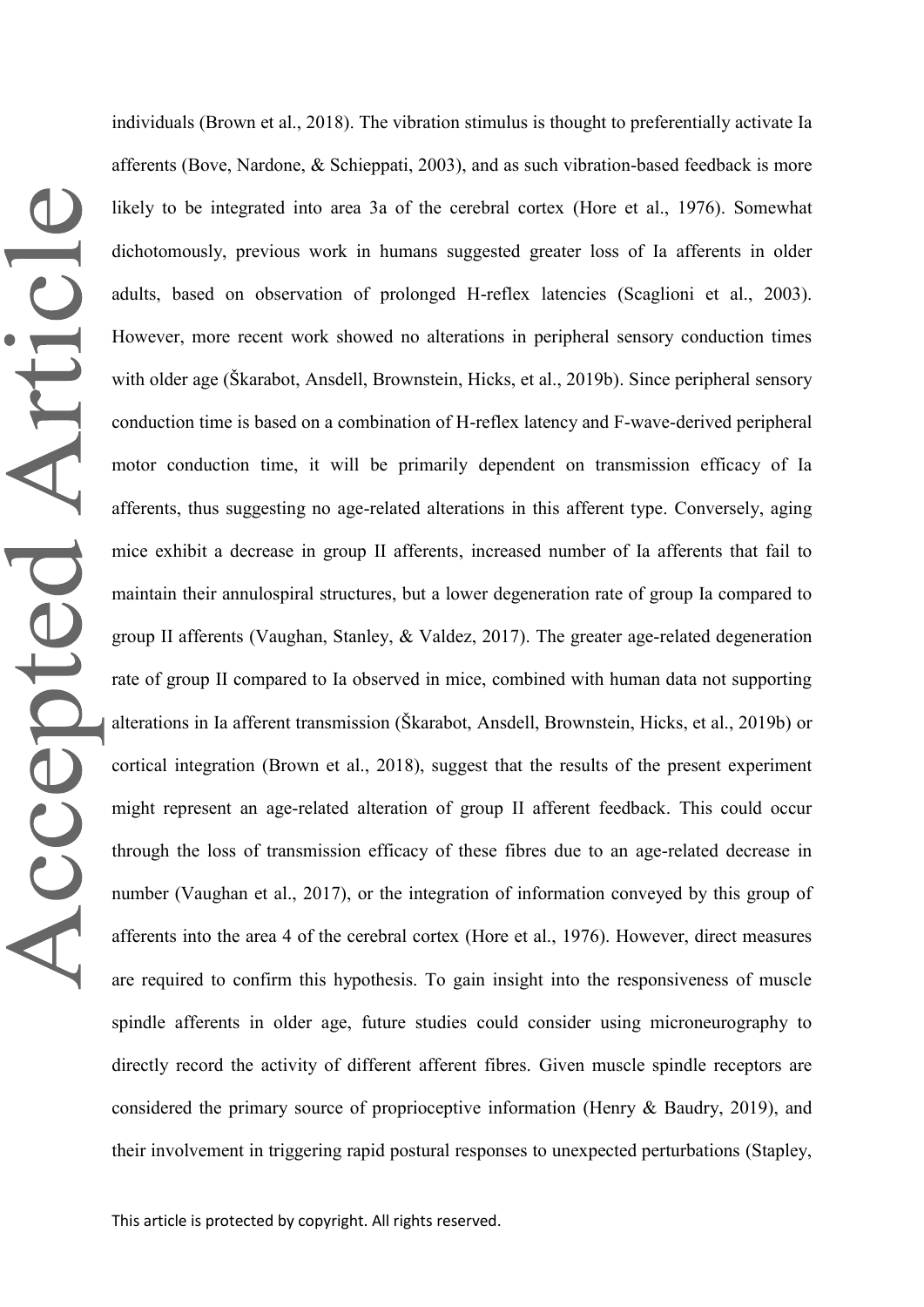Ting, Hulliger, & Macpherson, 2002), the impairment in processing and integration of information from muscle spindles could be considered a contributing factor in altered postural control in older age.

The age-related differences were limited to the TA muscle, whilst no differences were noted in SOL. It is difficult to discern the reason for such a difference, but these two muscles have been shown to differ in various aspects, e.g. quantity of muscle spindles (Banks, 2006), reciprocal spindle afferent input (Yavuz, Negro, Diedrichs, & Farina, 2018), motor unit properties (Burke, 1967; Dum & Kennedy, 1980), and distribution of direct corticomotoneuronal projections (Brouwer & Ashby, 1992), among others, which could have changed differently between muscle with age and thus influenced the responses observed in the present experiment. It should be noted however, that previous data in young individuals showed no modulation in SOL corticospinal responses during passive movement (Škarabot, Ansdell, Brownstein, Hicks, et al., 2019a). This observation, combined with greater betweensubject variability of responses in the older group, a known characteristic of an aging population (Hunter et al., 2016), makes it less likely that the difference between young and older adults, if there is one, could be detected in this muscle.

#### *Limitations*

In the present experiment, only responses to single-pulse TMS were assessed to gain insight into age-related alterations in sensorimotor processing with muscle length changes. As modulation of motor responses during passive movement in young individuals is likely mediated by the cortical areas (Škarabot, Ansdell, Brownstein, Hicks, et al., 2019a), it was assumed that sensorimotor integration is altered in aging cortical areas. However, other levels of the neural axis were not assessed. It is unclear whether lack of modulation in intracortical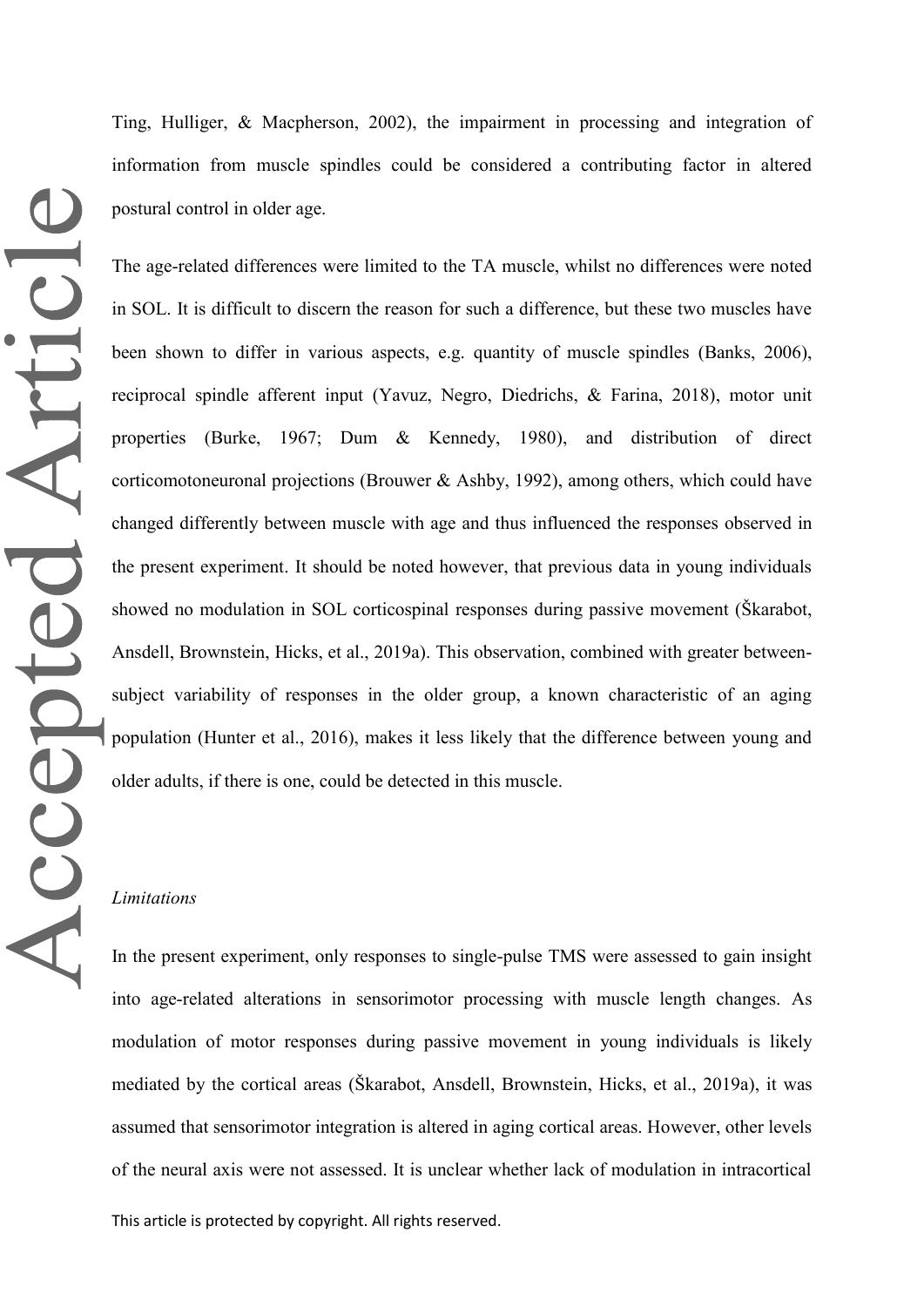activity and spinal excitability observed during passive ankle movement in young (Škarabot, Ansdell, Brownstein, Hicks, et al., 2019a) would translate to older populations. However, sensorimotor integration has been previously shown not to be altered in older age when intracortical inhibition and facilitation were assessed in response to vibration (Brown et al., 2018). Given that the complexity of interneuronal networks has been shown to be reduced in an aging CNS (Terao et al., 1996), it is possible that sensorimotor integration is also altered at the spinal level. Indeed, it has been suggested that presynaptic inhibition is differently affected in older compared to young adults in response to vibration (Butchart, Farquhar, Part, & Roberts, 1993), and differences in presynaptic activity of older adults have previously been suggested during active muscle length changes (Škarabot, Ansdell, Brownstein, Hicks, et al., 2019b). However, the aforementioned findings are mainly based on the changes in H-reflex amplitude, whereas the data using the conditioning H-reflex technique to more directly assess presynaptic inhibition showed no difference between young and older adults (Baudry, Maerz, & Enoka, 2010).

The movement velocity of  $5^\circ \cdot s^{-1}$  was chosen to promote relaxation and prevent reflexive muscle activity. However, muscle spindles are not only sensitive to the extent of muscle stretch, but also on the rate of stretch (Matthews, 2011). As such, the data should be interpreted within the constraints of the velocity employed. Further work could elucidate whether the present findings can be extended to faster movement velocities.

#### *Conclusion*

This article is protected by copyright. All rights reserved. The present data in older adults when compared to the young suggest that aging is accompanied by altered sensorimotor response during passive changes in the tibialis anterior, but not soleus muscle length. Given differential age-related alterations in group Ia and II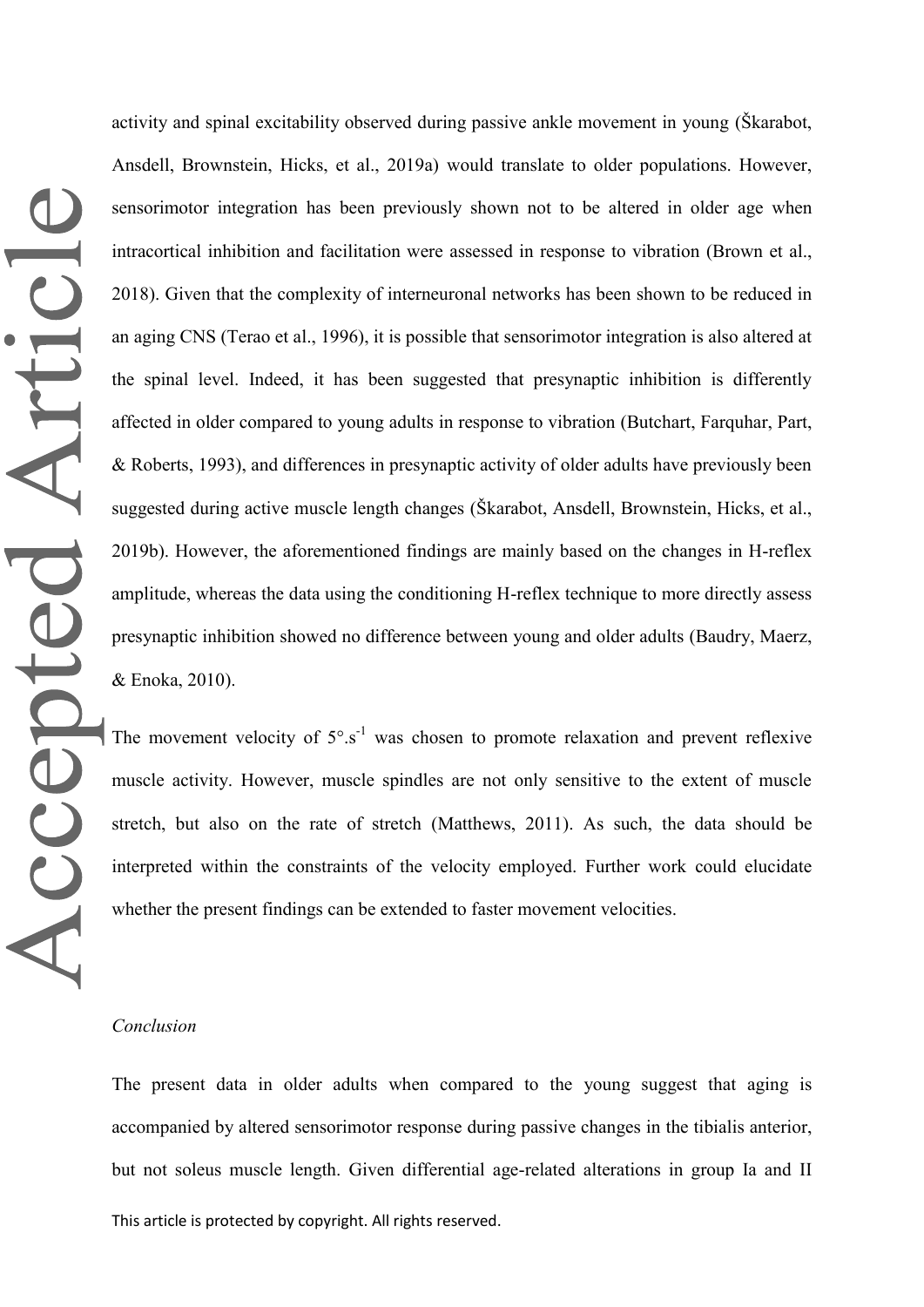afferents reported previously, it is conceivable that aging adults exhibit impairment in transmission or integration of information originating from group II afferents into the primary motor cortex. The age-related alteration shown in the present study contributes to our understanding of age-related changes in sensorimotor control.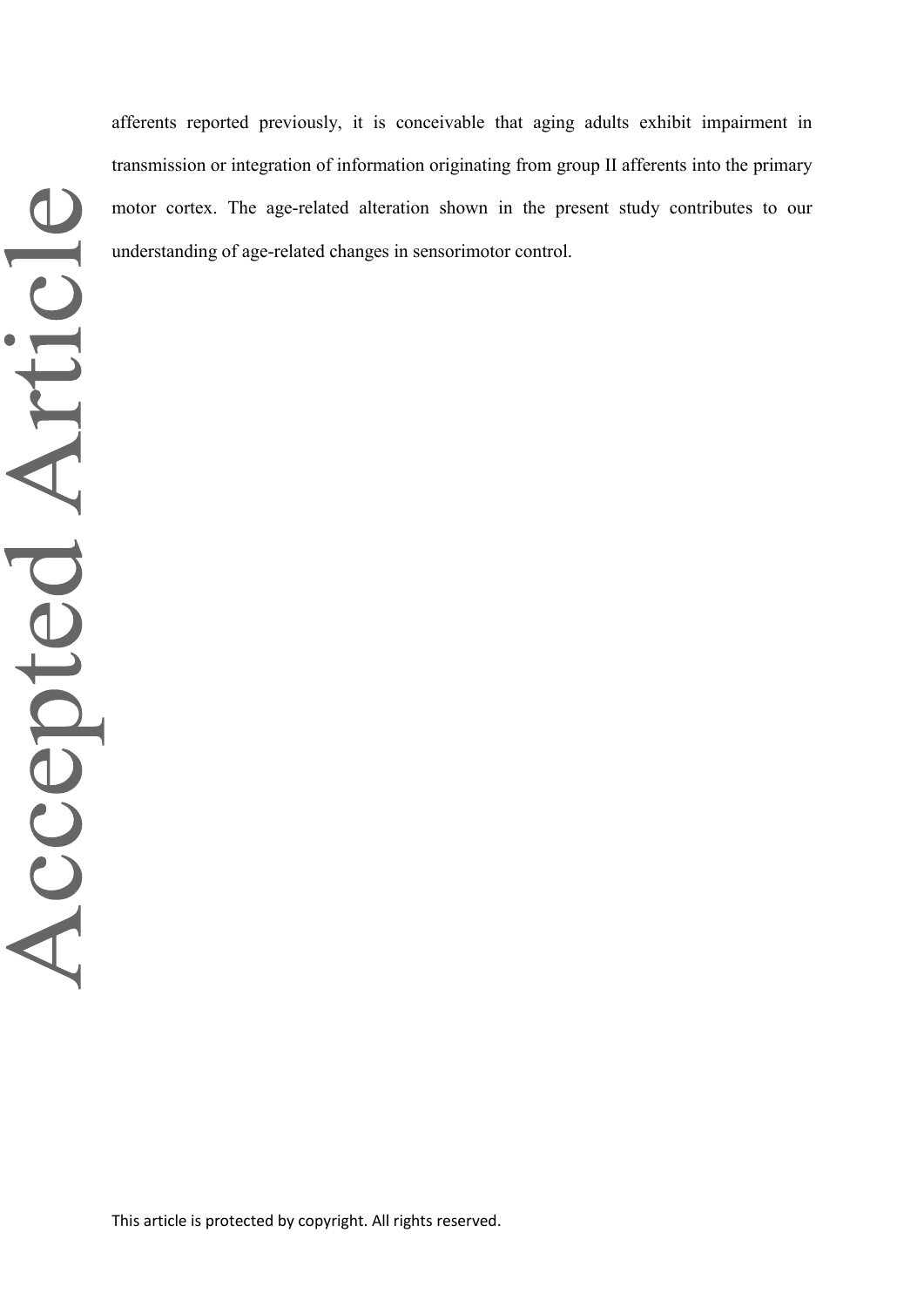#### **REFERENCES**

- Ansdell, P., Brownstein, C. G., Škarabot, J., Hicks, K. M., Simoes, D. C. M., Thomas, K., … Goodall, S. (2019). Menstrual cycle associated modulations in neuromuscular function and fatigability of the knee extensors in eumenorrheic females. *Journal of Applied Physiology*, *126*(6), 1701–1712.
- Banks, R. W. (2006). An allometric analysis of the number of muscle spindles in mammalian skeletal muscles. *Journal of Anatomy*, *208*(6), 753–768.
- Baudry, S., Maerz, A. H., & Enoka, R. M. (2010). Presynaptic modulation of Ia afferents in young and old adults when performing force and position control. *Journal of Neurophysiology*, *103*(2), 623–631. https://doi.org/10.1152/jn.00839.2009
- Bove, M., Nardone, A., & Schieppati, M. (2003). Effects of leg muscle tendon vibration on group Ia and group II reflex responses to stance perturbation in humans. *The Journal of Physiology*, *550*, 617–630.
- Boxer, P. A., Morales, F. R., & Chase, M. H. (1988). Alterations of group Ia-motoneuron monosynaptic EPSPs in aged cats. *Experimental Neurology*, *100*(3), 583–595. https://doi.org/10.1016/0014-4886(88)90042-8
- Brouwer, B., & Ashby, P. (1992). Corticospinal projections to lower limb motoneurons in man. *Experimental Brain Research*, *89*(3), 649–654. Retrieved from http://www.ncbi.nlm.nih.gov/pubmed/1644127
- Brown, K. E., Neva, J. L., Feldman, S. J., Staines, W. R., & Boyd, L. A. (2018). Sensorimotor integration in healthy aging: Baseline differences and response to sensory training. *Experimental Gerontology*, *112*, 1–8.

This article is protected by copyright. All rights reserved. Burke, R. E. (1967). Motor unit types of cat triceps surae muscle. *The Journal of Physiology*,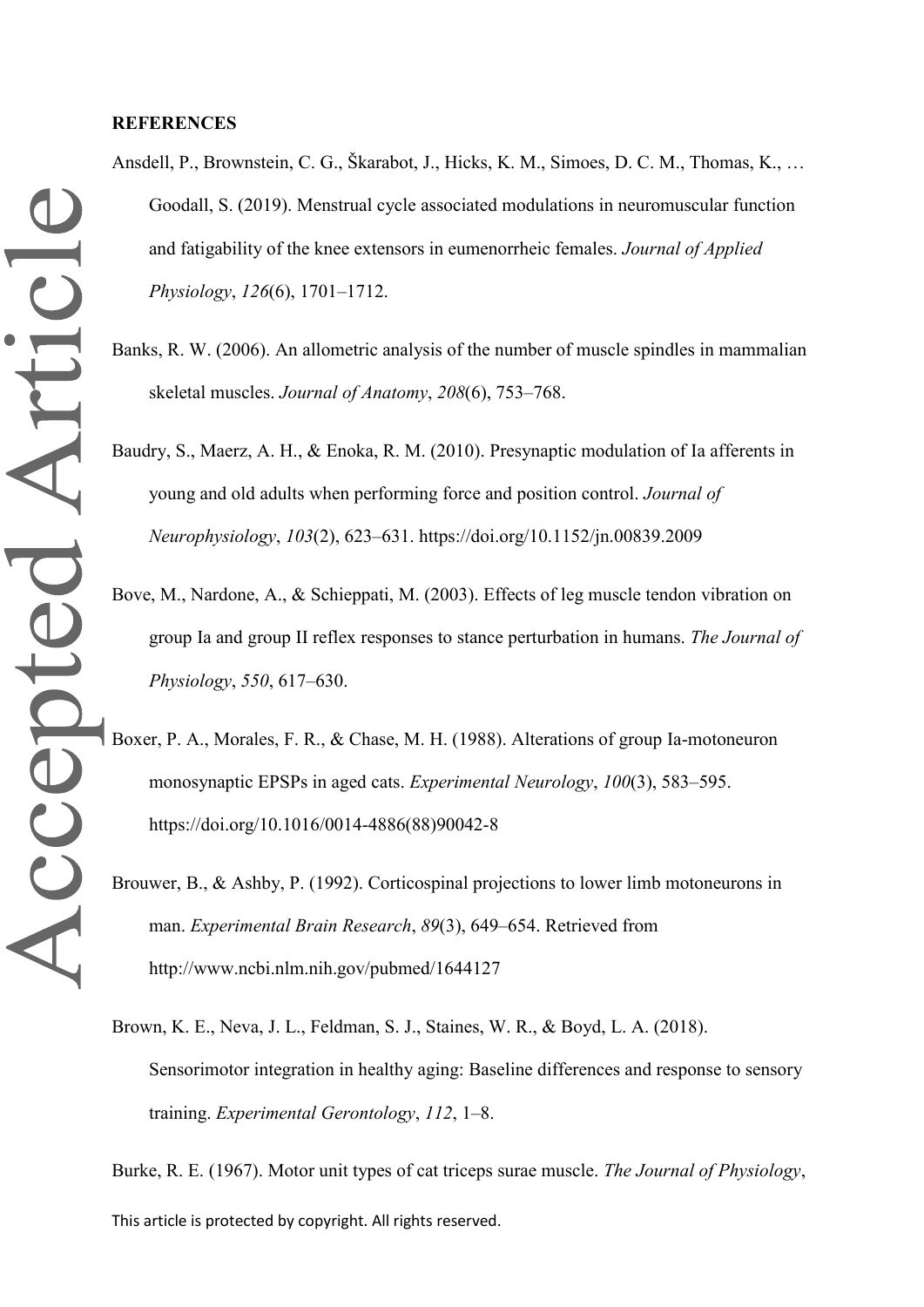*193*(1), 141–160. Retrieved from http://www.ncbi.nlm.nih.gov/pubmed/16992281

- Butchart, P., Farquhar, R., Part, N. J., & Roberts, R. C. (1993). The effect of age and voluntary contraction on presynaptic inhibition of soleus muscle Ia afferent terminals in man. *Experimental Physiology*, *78*(2), 235–242. Retrieved from http://www.ncbi.nlm.nih.gov/pubmed/8385962
- Byrne, C. A., O'Keeffe, D. T., Donnelly, A. E., & Lyons, G. M. (2007). Effect of walking speed changes on tibialis anterior EMG during healthy gait for FES envelope design in drop foot correction. *Journal of Electromyography and Kinesiology : Official Journal of the International Society of Electrophysiological Kinesiology*, *17*(5), 605–616.
- Capaday, C., Lavoie, B. A., Barbeau, H., Schneider, C., & Bonnard, M. (1999). Studies on the corticospinal control of human walking. I. Responses to focal transcranial magnetic stimulation of the motor cortex. *Journal of Neurophysiology*, *81*(1), 129–139.
- Chye, L., Nosaka, K., Murray, L., Edwards, D., & Thickbroom, G. (2010). Corticomotor excitability of wrist flexor and extensor muscles during active and passive movement. *Human Movement Science*, *29*(4), 494–501.
- Coren, S. (1993). The lateral preference inventory for measurement of handedness, footedness, eyedness, and earedness: Norms for young adults. *Bulletin of the Psychonomic Society*, *31*(1), 1–3.
- Day, J., Bent, L. R., Birznieks, I., Macefield, V. G., & Cresswell, A. G. (2017). Muscle spindles in human tibialis anterior encode muscle fascicle length changes. *Journal of Neurophysiology*, *117*(4), 1489–1498.

This article is protected by copyright. All rights reserved. Degardin, A., Devos, D., Cassim, F., Bourriez, J.-L., Defebvre, L., Derambure, P., & Devanne, H. (2011). Deficit of sensorimotor integration in normal aging. *Neuroscience*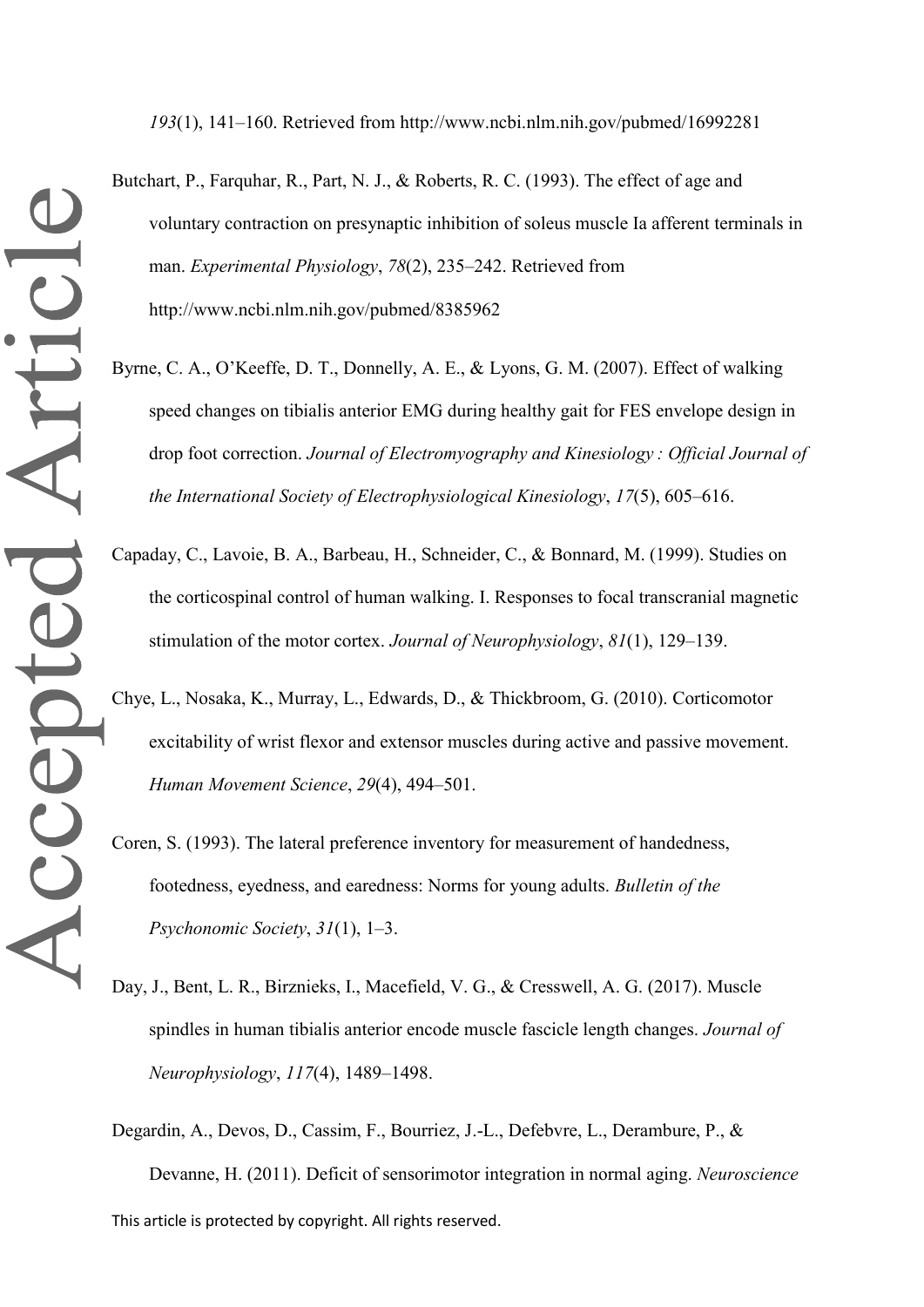*Letters*, *498*(3), 208–212.

- Devanne, H., Lavoie, B. A., & Capaday, C. (1997). Input-output properties and gain changes in the human corticospinal pathway. *Experimental Brain Research*, *114*(2), 329–338.
	- Dum, R. P., & Kennedy, T. T. (1980). Synaptic organization of defined motor-unit types in cat tibialis anterior. *Journal of Neurophysiology*, *43*(6), 1631–1644.
	- Gerilovsky, L., Tsvetinov, P., & Trenkova, G. (1989). Peripheral effects on the amplitude of monopolar and bipolar H-reflex potentials from the soleus muscle. *Experimental Brain Research*, *76*(1), 173–181.
	- Han, T. R., Kim, J. H., & Lim, J. Y. (2001). Optimization of facilitation related to threshold in transcranial magnetic stimulation. *Clinical Neurophysiology : Official Journal of the International Federation of Clinical Neurophysiology*, *112*(4), 593–599.
	- Henry, M., & Baudry, S. (2019). Age-related changes in leg proprioception: implications for postural control. *Journal of Neurophysiology*, *122*(2), 525–538. https://doi.org/10.1152/jn.00067.2019
- Hermens, H. J., Freriks, B., Disselhorst-Klug, C., & Rau, G. (2000). Development of recommendations for SEMG sensors and sensor placement procedures. *Journal of Electromyography and Kinesiology*, *10*(5), 361–374.
- Hore, J., Preston, J. B., & Cheney, P. D. (1976). Responses of cortical neurons (areas 3a and 4) to ramp stretch of hindlimb muscles in the baboon. *Journal of Neurophysiology*, *39*(3), 484–500.
- Hunter, S., Pereira, H., & Keenan, K. (2016). The aging neuromuscular system and motor performance. *Journal of Applied Physiology*, *121*(4), 982–995.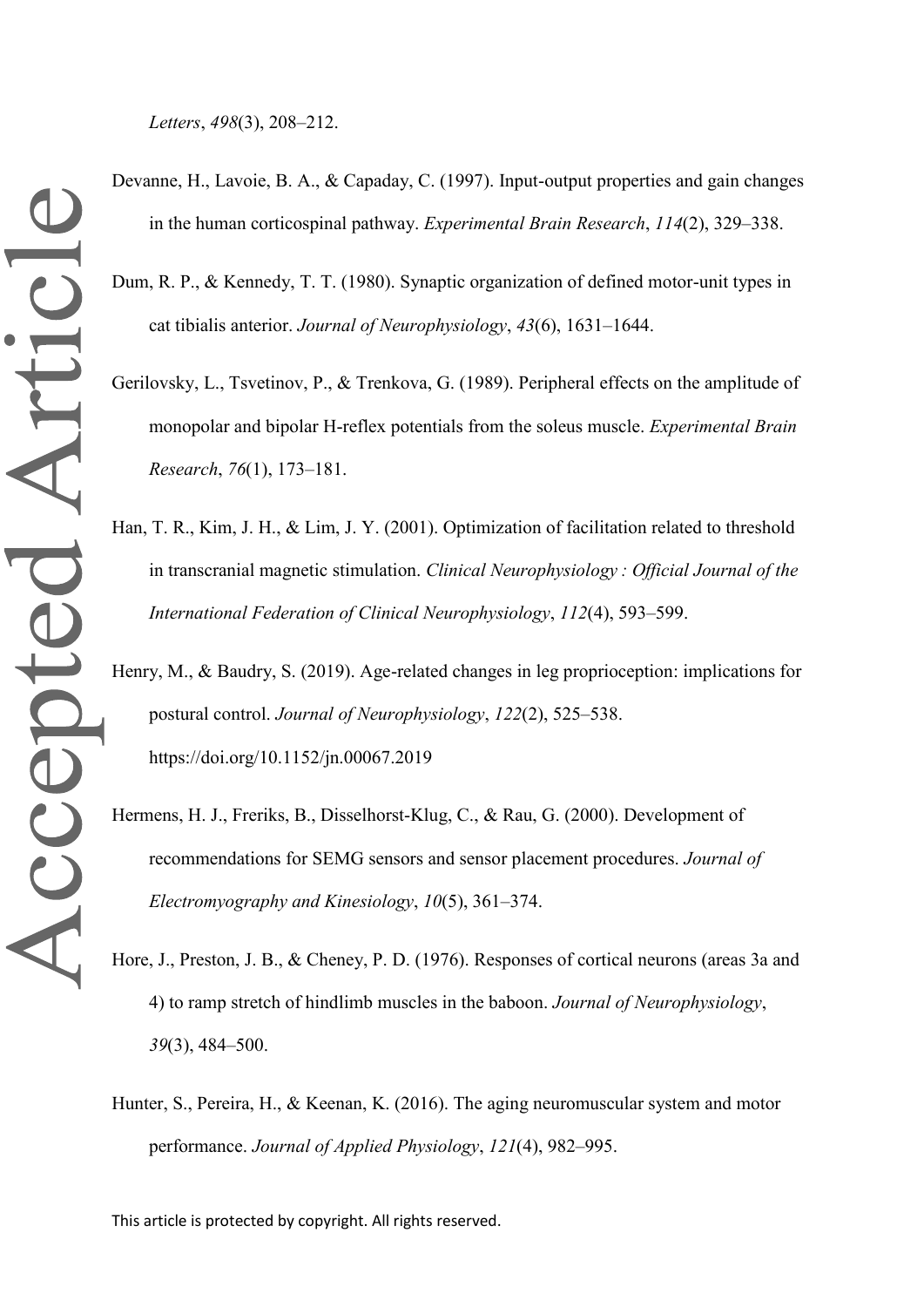- Kararizou, E., Manta, P., Kalfakis, N., & Vassilopoulos, D. (2005). Morphometric study of the human muscle spindle. *Analytical and Quantitative Cytology and Histology*, *27*(1), 1–4. Retrieved from http://www.ncbi.nlm.nih.gov/pubmed/15794446
- Kim, G. H., Suzuki, S., & Kanda, K. (2007). Age-related physiological and morphological changes of muscle spindles in rats. *The Journal of Physiology*, *582*(Pt 2), 525–538. https://doi.org/10.1113/jphysiol.2007.130120
- Lewis, G. N., & Byblow, W. D. (2002). Modulations in corticomotor excitability during passive upper-limb movement: is there a cortical influence? *Brain Research*, *943*(2), 263–275.
- Lewis, G. N., Byblow, W. D., & Carson, R. G. (2001). Phasic modulation of corticomotor excitability during passive movement of the upper limb: effects of movement frequency and muscle specificity. *Brain Research*, *900*(2), 282–294.
- Lewis, G. N., Signal, N., & Taylor, D. (2014). Reliability of lower limb motor evoked potentials in stroke and healthy populations: how many responses are needed? *Clinical Neurophysiology : Official Journal of the International Federation of Clinical Neurophysiology*, *125*(4), 748–754. Retrieved from http://www.ncbi.nlm.nih.gov/pubmed/24103535
- Matthews, P. (2011). Muscle spindles: their messages and their fusimotor supply. In *Comprehensive Physiology* (pp. 189–228). John Wiley & Sons, Inc.
- Pinniger, G. J., Nordlund, M., Steele, J. R., & Cresswell, A. G. (2001). H-reflex modulation during passive lengthening and shortening of the human triceps surae. *The Journal of Physiology*, *534*(Pt 3), 913–923.

This article is protected by copyright. All rights reserved. Proske, U., Morgan, D., & Gregory, J. (1993). Thixotropy in skeletal muscle and in muscle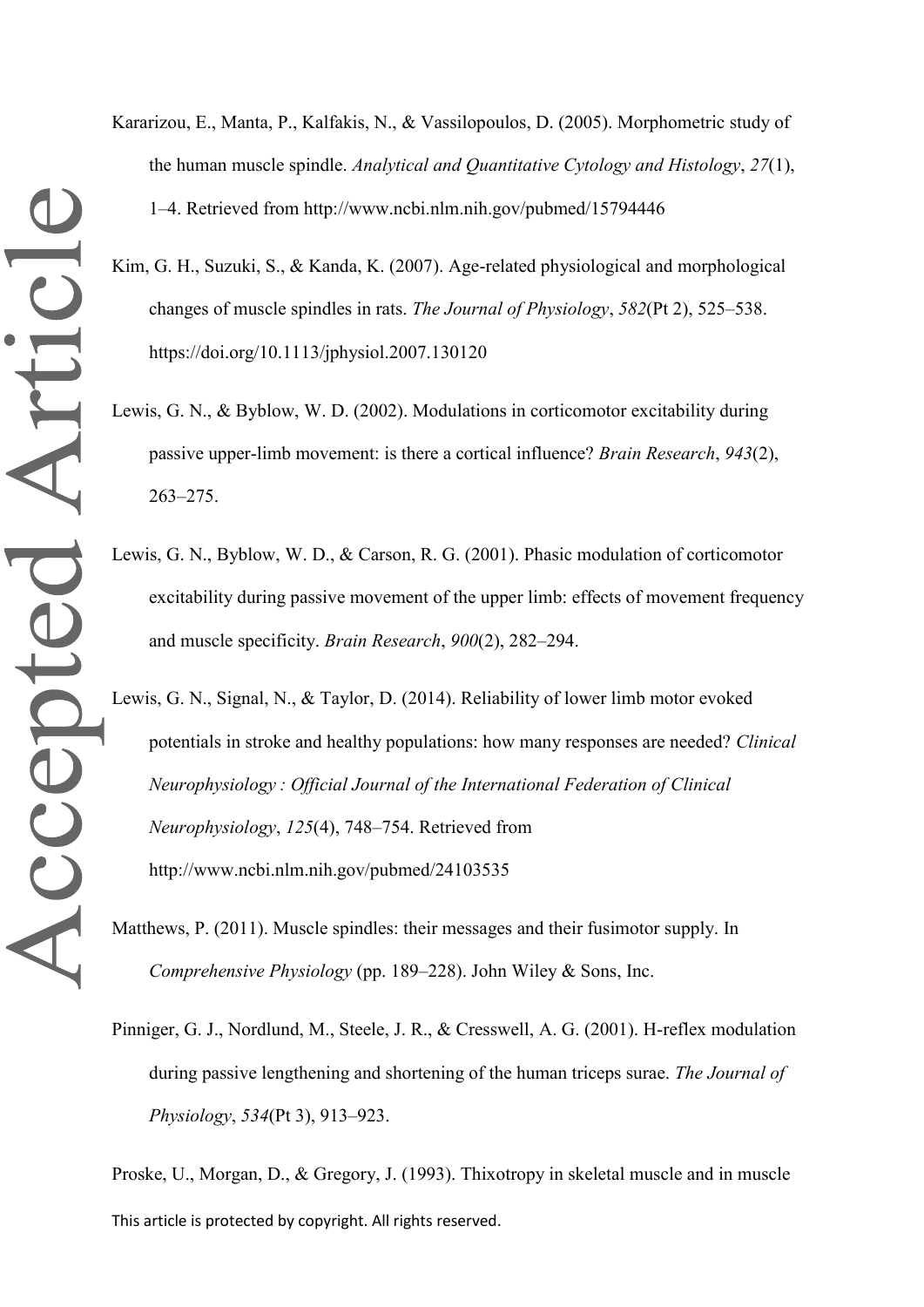spindles: a review. *Progress in Neurobiology*, *41*(6), 705–721.

- Rossini, P. M., Barker, A. T., Berardelli, A., Caramia, M. D., Caruso, G., Cracco, R. Q., … Lücking, C. H. (1994). Non-invasive electrical and magnetic stimulation of the brain, spinal cord and roots: basic principles and procedures for routine clinical application. Report of an IFCN committee. *Electroencephalography and Clinical Neurophysiology*, *91*(2), 79–92. Retrieved from http://www.ncbi.nlm.nih.gov/pubmed/7519144
- Scaglioni, G., Narici, M. V, Maffiuletti, N. A., Pensini, M., & Martin, A. (2003). Effect of ageing on the electrical and mechanical properties of human soleus motor units activated by the H reflex and M wave. *The Journal of Physiology*, *548*(Pt 2), 649–661. Retrieved from http://www.jphysiol.org/cgi/doi/10.1113/jphysiol.2002.032763
- Škarabot, J., Ansdell, P., Brownstein, C. G., Hicks, K. M., Howatson, G., Goodall, S., & Durbaba, R. (2019a). Corticospinal excitability of tibialis anterior and soleus differs during passive ankle movement. *Experimental Brain Research*. https://doi.org/10.1007/s00221-019-05590-3
- Škarabot, J., Ansdell, P., Brownstein, C. G., Hicks, K. M., Howatson, G., Goodall, S., & Durbaba, R. (2019b). Reduced corticospinal responses in older compared to younger adults during submaximal isometric, shortening and lengthening contractions. *Journal of Applied Physiology*, *126*(4), 1015–1031.

https://doi.org/10.1152/japplphysiol.00987.2018

Škarabot, J., Ansdell, P., Brownstein, C. G., Thomas, K., Goodall, S., Howatson, G., & Durbaba, R. (2019). Electrical stimulation of human corticospinal axons at the level of the lumbar spinal segments. *European Journal of Neuroscience*, *49*(10), 1254–1267. https://doi.org/10.1111/ejn.14321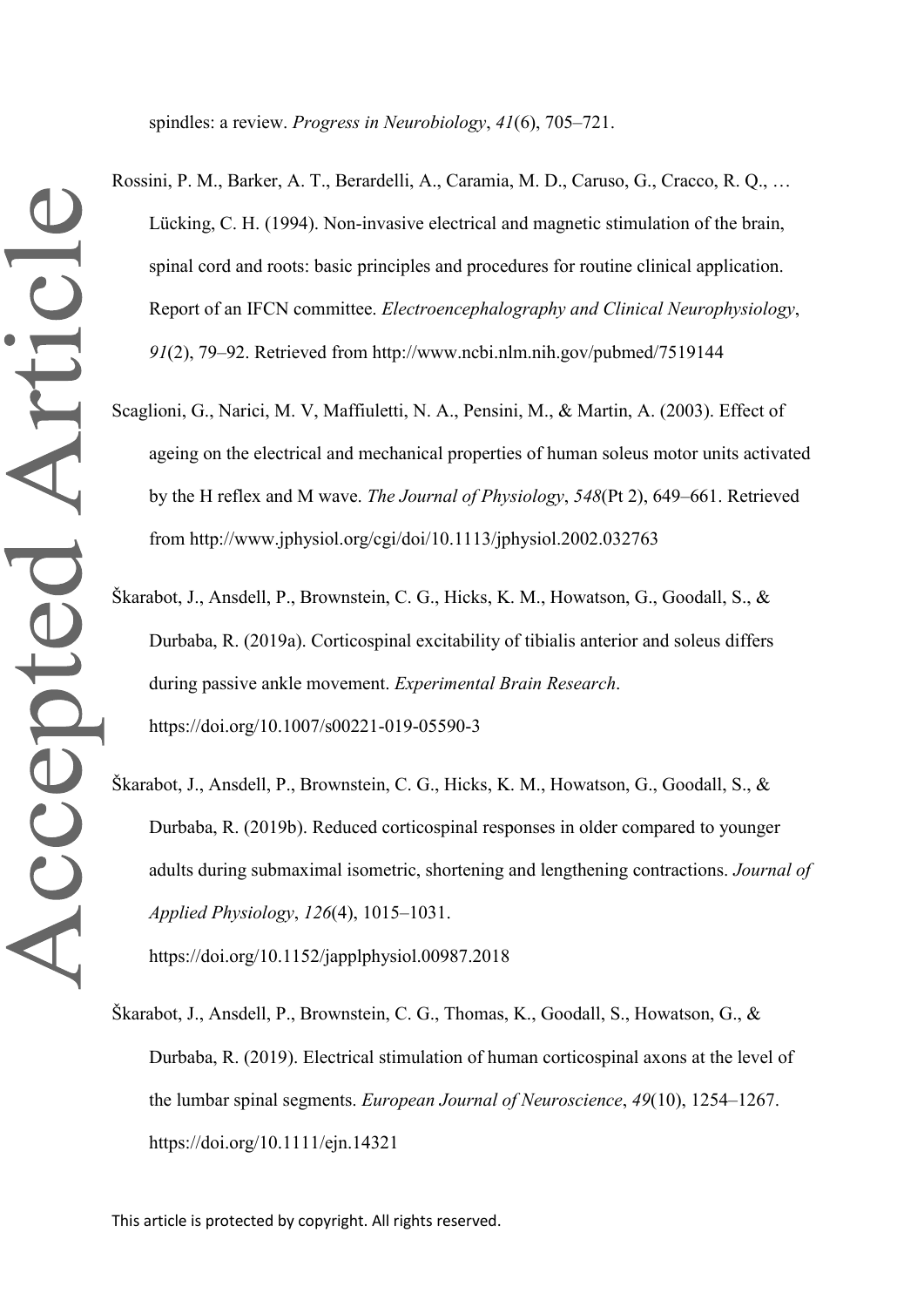Stapley, P. J., Ting, L. H., Hulliger, M., & Macpherson, J. M. (2002). Automatic postural responses are delayed by pyridoxine-induced somatosensory loss. *The Journal of Neuroscience : The Official Journal of the Society for Neuroscience*, *22*(14), 5803–5807. https://doi.org/20026600

- Swash, M., & Fox, K. P. (1972). The effect of age on human skeletal muscle studies of the morphology and innervation of muscle spindles. *Journal of the Neurological Sciences*, *16*(4), 417–432. https://doi.org/10.1016/0022-510X(72)90048-2
- Terao, S., Sobue, G., Hashizume, Y., Li, M., Inagaki, T., & Mitsuma, T. (1996). Age-related changes in human spinal ventral horn cells with special reference to the loss of small neurons in the intermediate zone: a quantitative analysis. *Acta Neuropathologica*, *92*(2), 109–114. https://doi.org/10.1007/s004010050497
- Vaughan, S. K., Stanley, O. L., & Valdez, G. (2017). Impact of aging on proprioceptive sensory neurons and intrafusal muscle fibers in mice. *The Journals of Gerontology. Series A, Biological Sciences and Medical Sciences*, *72*(6), 771–779.
- Yavuz, U. S., Negro, F., Diedrichs, R., & Farina, D. (2018). Reciprocal inhibition between motor neurons of the tibialis anterior and triceps surae in humans. *Journal of Neurophysiology*, *119*(5), 1699–1706.

**Table 1**. Root-mean-square electromyographic activity (mV; mean  $\pm$  SD) in the 100 ms preceding the stimulus.

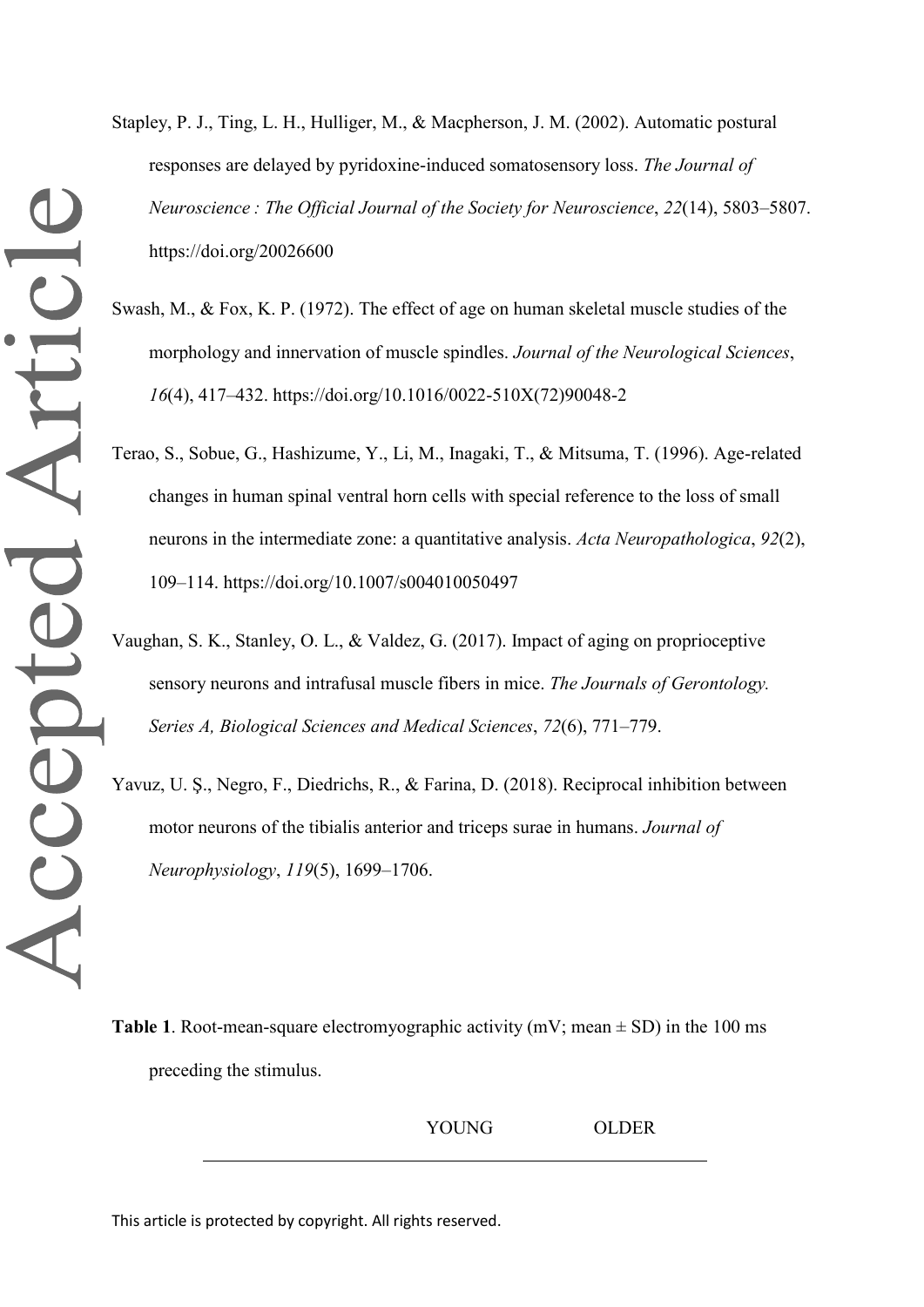|                     | <b>SOL</b>          |                     |
|---------------------|---------------------|---------------------|
| Static position     | $0.0130 \pm 0.0020$ | $0.0112 \pm 0.0017$ |
| Passive shortening  | $0.0132 \pm 0.0020$ | $0.0116 \pm 0.0020$ |
| Passive lengthening | $0.0132 \pm 0.0020$ | $0.0115 \pm 0.0019$ |
|                     | <b>TA</b>           |                     |
| Static position     | $0.0045 \pm 0.0003$ | $0.0045 \pm 0.0006$ |
| Passive shortening  | $0.0045 \pm 0.0006$ | $0.0045 \pm 0.0008$ |
| Passive lengthening | $0.0048 \pm 0.0007$ | $0.0045 \pm 0.0011$ |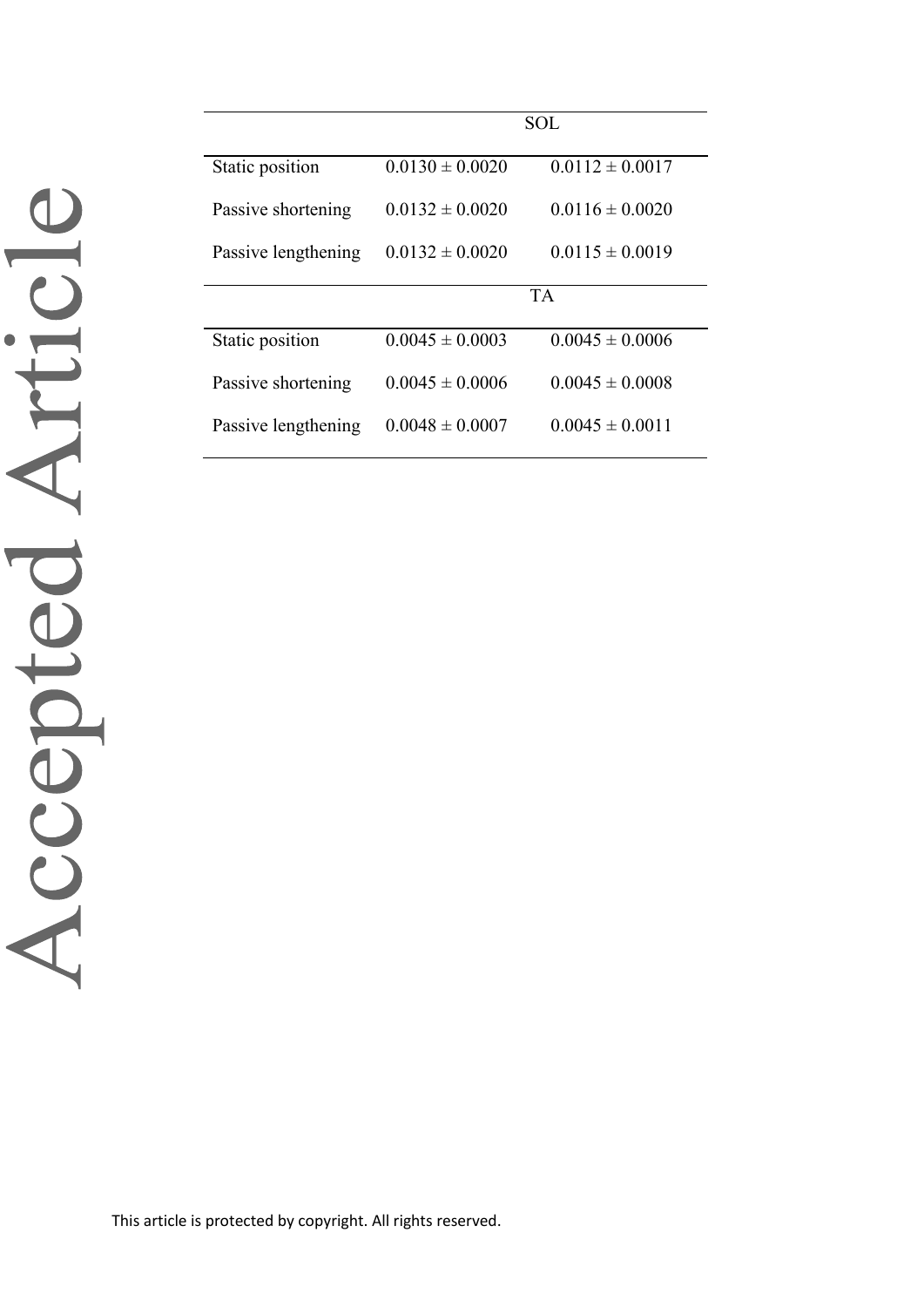ticl CCED



**Figure 1. Motor evoked potentials during a static position, passive shortening and passive lengthening in soleus and tibialis anterior.** A - D: Averaged traces in response to single pulse transcranial magnetic stimulation during static position (black line), passive shortening (red line) and passive lengthening (blue line) in soleus (A, C) and tibialis anterior (B, D) in a young (A, B) and an older (C, D) adult that best represent the sample mean. Each representative trace is an average of 10 waveforms.  $E - H$ : Amplitude of motor evoked potential expressed relative to the amplitude of maximal compound action potential  $(MEP/M<sub>max</sub>)$  during a static position (STAT), passive shortening (SHO) and passive lengthening (LEN) in soleus (left panel) and tibialis anterior (right panel) in young (E, F) and older (G, H) adults. Squares and solid lines represent the sample mean, whilst open circles and dashed lines denote individual responses ( $n = 10$  and  $n = 18$  for young and older,